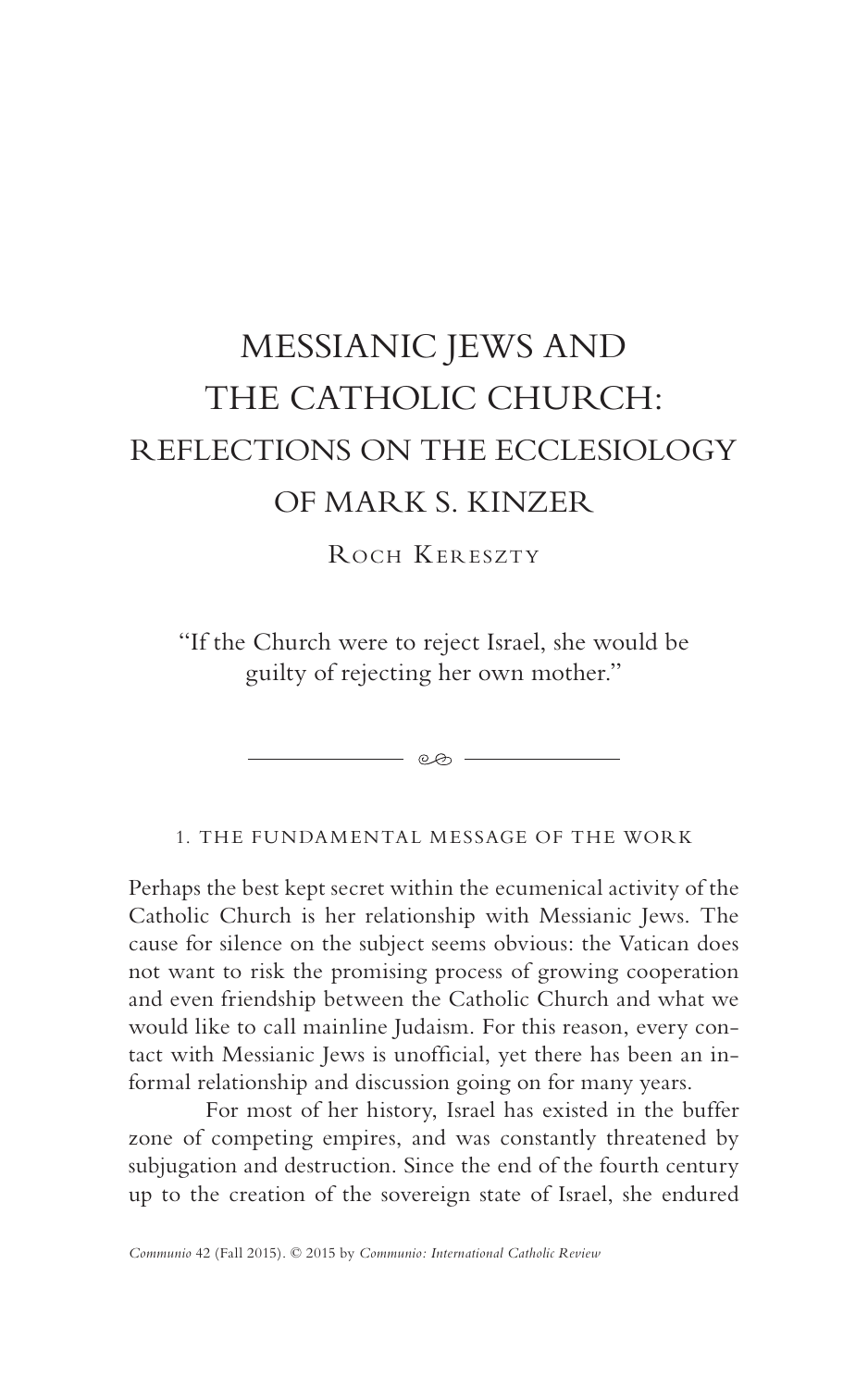discrimination and persecution by Christians and an attempted annihilation by the neo-pagan Nazi regimes of Germany and its allies. We should not be surprised, then, that many current Jewish religious leaders suspect that Messianic Judaism is a veiled attempt to weaken and compromise Jewish identity and culture. As a conservative rabbi endowed with unassailable ecumenical credentials wrote some years ago, "We have no antagonism against Christians since they openly acknowledge their defining differences from Judaism, but the Messianic Jews are wolves in sheep's clothing." Their claim to be Jews is only a cover, a mask to hide their Christian identity from prospective "converts." Evidently, the Messianic Jews deny these allegations, and point to their rekindled zeal for keeping the Torah.

This sad conflict may explain why, so far, the Holy See has not established any official committee for dialogue between Catholics and Messianic Jews, and was satisfied with establishing an informal conversation with the representatives of Messianic Judaism.<sup>1</sup> In this unofficial dialogue, the recently published book by Rabbi Dr. Mark S. Kinzer, *Searching Her Own Mystery:* Nostra Aetate*, the Jewish People, and the Identity of the Church* is, to my knowledge, the first work which deals in depth with the convergence of Catholic theology and Messianic Judaism.<sup>2</sup> Kinzer has been closely involved with the Catholic Charismatic Renewal group in Ann Arbor, Michigan for about twenty years, and wrote his dissertation on a theme treating Second Temple Judaism and the New Testament. He knows both the Jewish and Catholic minds from the inside, and is able to hold the dialogue on a precise theological level. His book is not only a treatise, but also a passionate story of his own existential quest for reconciliation between Judaism and the Catholic Church.

Kinzer carefully traces the stages and teachings of what he calls a "theological revolution" in the relationship of the Catholic Church toward Judaism. He begins with analyzing the text on Judaism in the conciliar decree *Nostra aetate*, and then explains the statements and actions of popes John Paul II and

<sup>1.</sup> Recently, the Holy See relaxed its stand on secrecy, and no longer objects to openly discussing the topic.

<sup>2.</sup> Mark S. Kinzer, *Searching Her Own Mystery:* Nostra Aetate*, the Jewish People, and the Identity of the Church* (Eugene, OR: Cascade, 2015).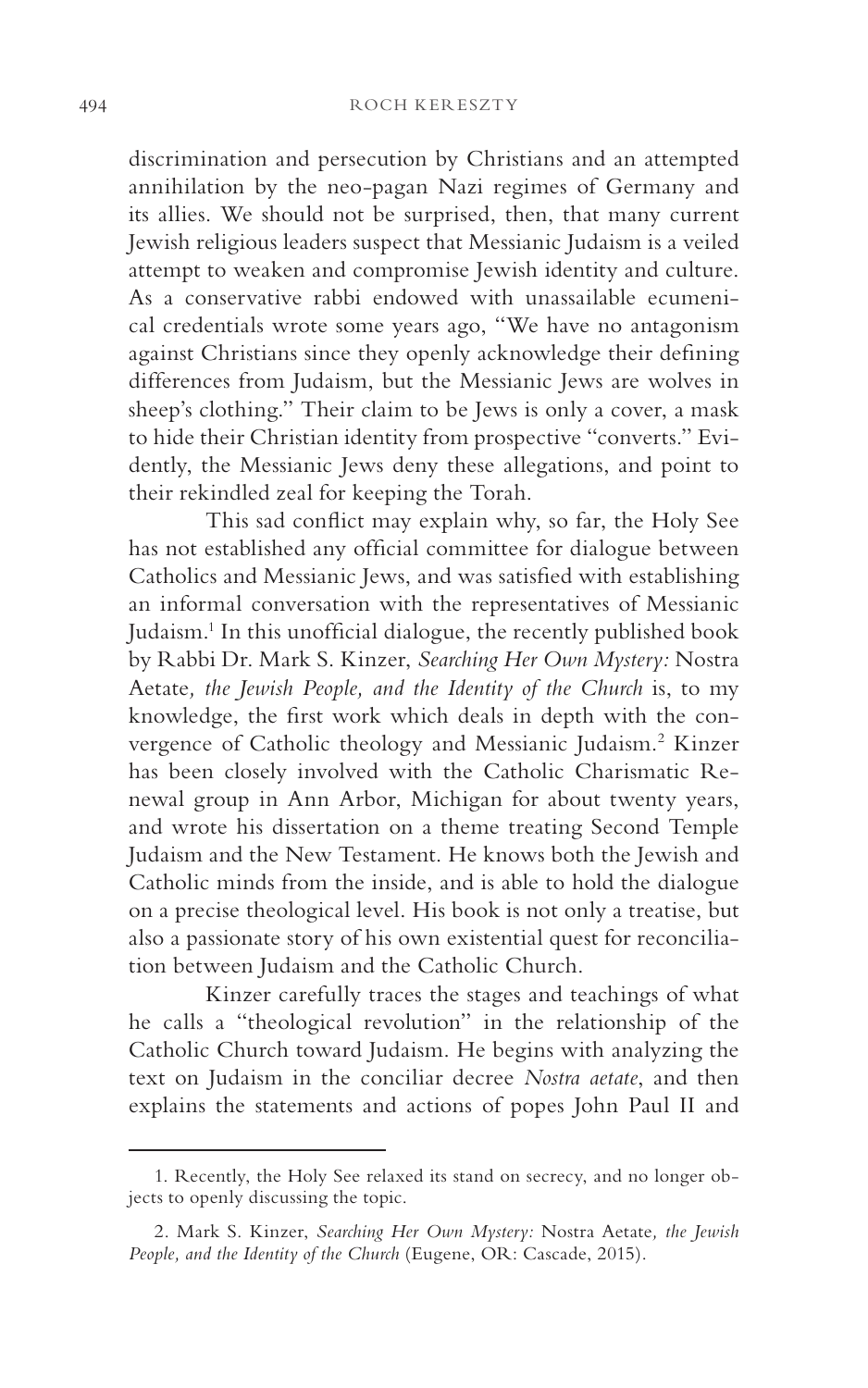Benedict XVI. He also draws on the theology of the late Cardinal Archbishop of Paris, Jean-Marie Aaron Lustiger, a Jewish convert who always identified himself as a "fulfilled Jew."

Kinzer's book may be described as an extended commentary on John Paul II's statement in his speech at the Great Synagogue of Rome:

[T]he Church of Christ discovers her "bond" with Judaism by "searching into her own mystery." The Jewish religion is not "extrinsic" to us, but in a certain way "intrinsic" to our own religion.<sup>3</sup>

If this is true, Kinzer argues, we need to do more than simply admit that Jesus was a Jewish individual with a Jewish ancestry and culture. Rather, his Jewishness must be shown to be an essential characteristic of his person, mission, and teaching, as well as an essential quality of his Church. Therefore, Kinzer advocates a Christ-centered Israel-Church ecclesiology rooted in an Israel-Christology. For instance, Jesus is king of the world as the crucified and resurrected Messiah-King of Israel; he is the Savior of the world as the Savior of Israel.

Kinzer sees the intrinsic link between the mystery of Israel and the Church in the living person of Jesus: "Jesus is as much the mystery hidden in the depth of the Jewish people and the Jewish way of life as he is the mystery of the *ecclesia*" (174). The rest of his ecclesiology derives from this insight. It follows that the Jewish faith and the Jewish way of life are directed toward Christ, even though mainline Jews without faith in Jesus do not recognize the christic dimension of their existence. Therefore, just as Israel remains wounded as long as she does not recognize her eschatological renewal in Jesus, *so is the Church wounded without Israel*. As a remedy, Kinzer recommends a reconciliation of the two communities in the one body of the Messiah, as the *ecclesia ex circumcisione* and the *ecclesia ex gentibus*, attested to in a fresco of the ancient Roman basilica Santa Sabina. Although Kinzer uses the term "the one body of Christ" to include both Jewish and Gentile believers, he prefers to write about the two "being in one another," after the analogy of the mutual indwell-

<sup>3.</sup> John Paul II, *Spiritual Pilgrimage: Texts on Jews and Judaism*, ed. Eugene J. Fischer and Leon Klenicki (New York: Crossroads, 1995), 63.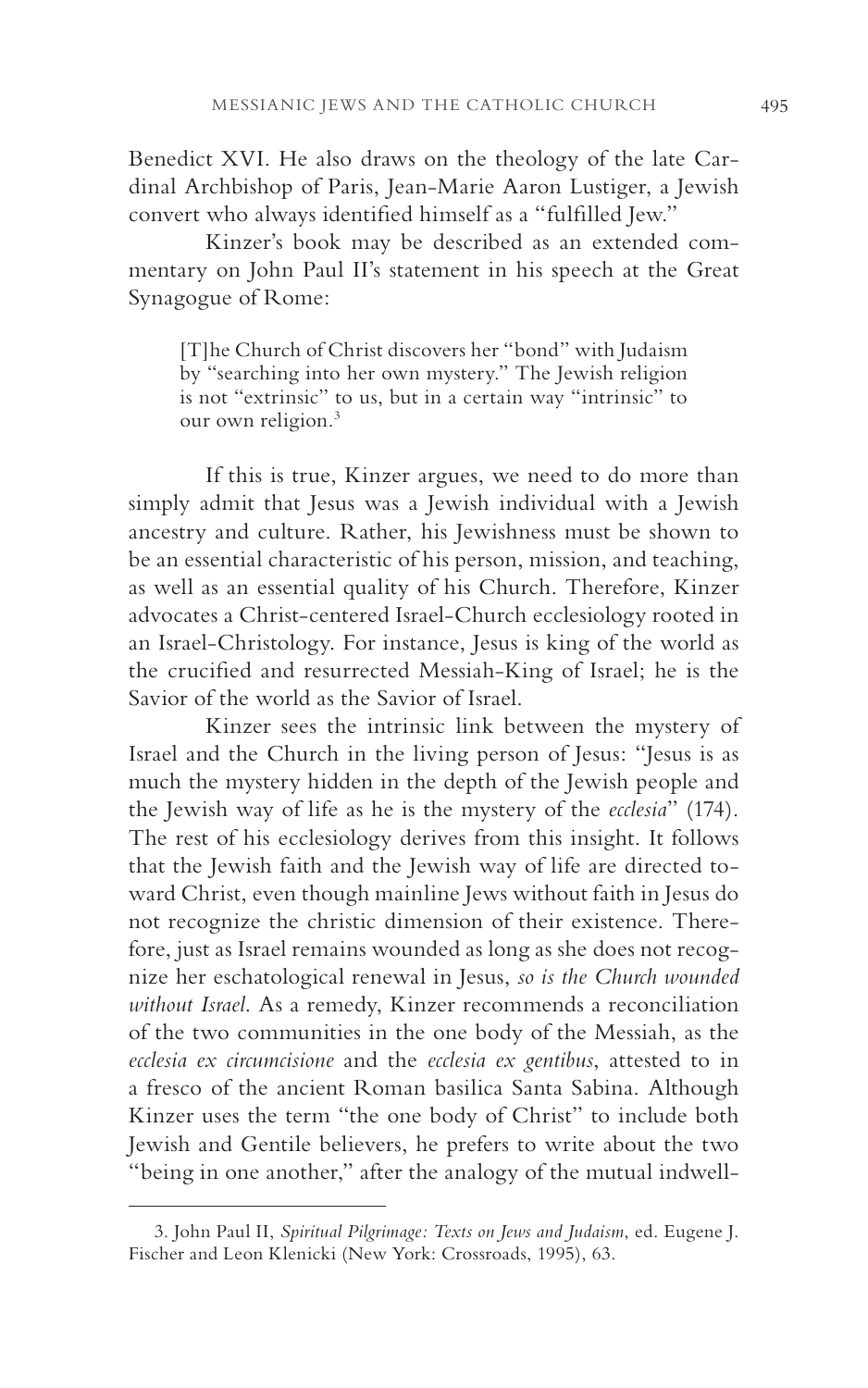ing (*perichoresis*) of the divine Persons (172–89). At times, however, the phrase *ecclesia ex circumcisione* in Kinzer's work does not refer to Messianic Jews, but to genealogical Israel who has not yet recognized her own christological mystery.4 Yet they are in one another, just as Jesus is present in both (174–75). The role of the body of Christ in this context of Messianic Israel is to be the visible-tangible sacramental sign of this mutual indwelling of the two peoples.

Kinzer also reflects on the "sacramental signs" of genealogical Israel. These are analogous to the sacraments of the Catholic Church, in that they are external signs of a mediating contact with God. He lists five: Holy People/genealogical Israel; Holy Time/the Sabbath; Holy Place/the Land of Promise and the City of the Great King; Holy Deeds/the *mitzvot*; and Holy Word/the Torah.

Kinzer also analyzes the meaning of type, a favorite Christian way of relating the Old Testament to Christ:

The limitation [of typology] arises because typology normally concerns two distinct realities—type and antitype—whose relationship is unidirectional rather than reciprocal. Displaying a pattern that derives from its antitype, the type draws its essential import and power from that which it anticipates or embodies; in contrast, the antitype has its import and power independent of the type. Thus Joshua, as the one who leads his people to its messianic inheritance. Joshua is like Jesus, and one might even say that the pre-incarnate Jesus was himself active in Joshua, but we would not say that Joshua was active in and through Jesus. (164)

Kinzer faults the "unidirectionality" of the relationship between the type and the antitype, as if the traditional doctrine would discard the type once it had shed light on the antitype it foreshadows. He does not, however, clarify what he means by the enduring presence of the type in the antitype; to take the above example, it is not clear how he thinks Joshua can be active through Jesus.

At the end, I must admit to the reader that the work is so much more detailed and contains many more insights than I am able to explain in this brief summary of its fundamental issues.

<sup>4.</sup> I use "mainline Jews" and "genealogical Israel" as synonyms.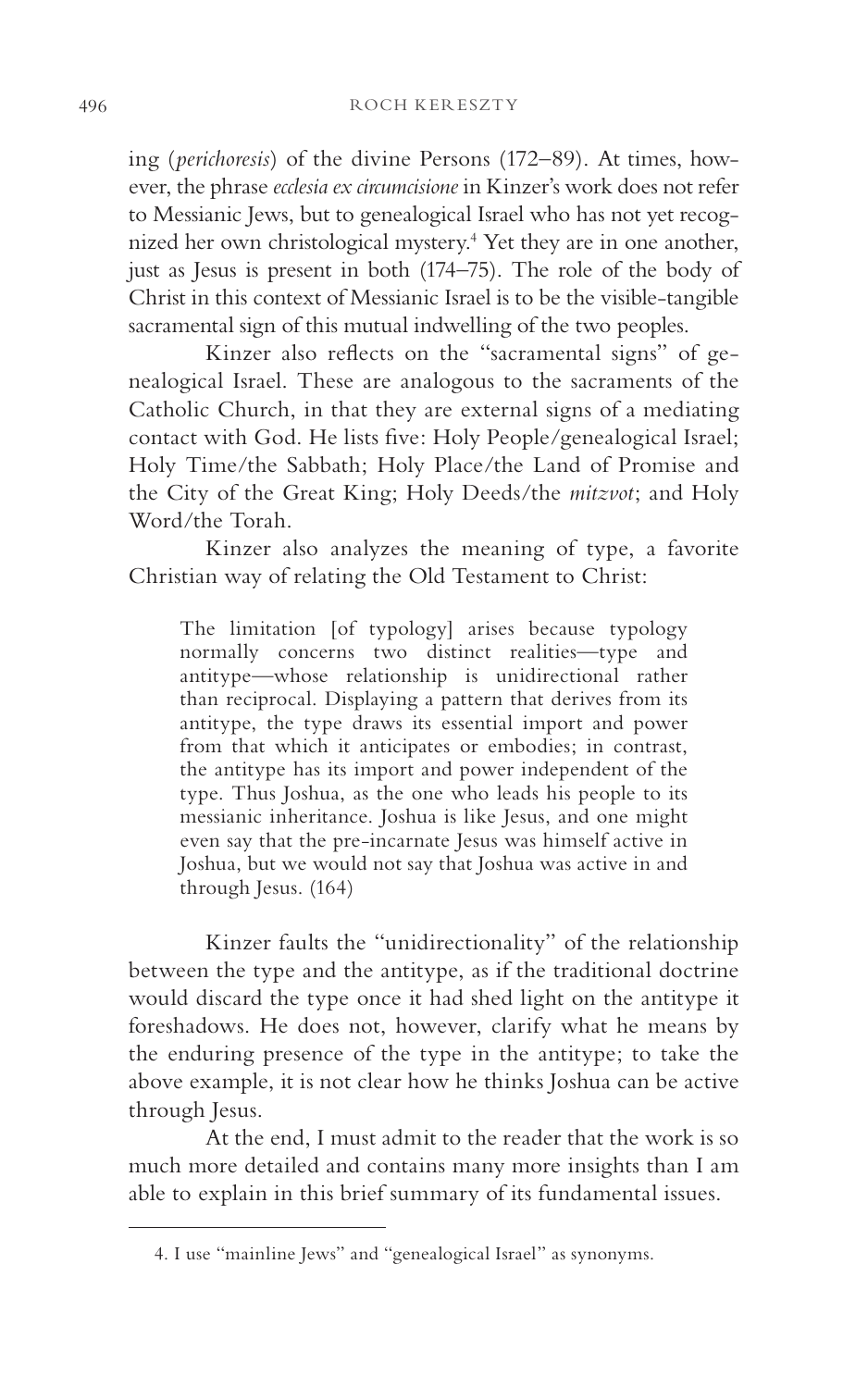## 2. INVITATION TO DIALOGUE

Most Catholic theologians, I assume, will receive Kinzer's work with as much appreciation as Cardinal Schönborn has shown in his foreword to the book. It is a great joy that a competent Messianic Jewish theologian who knows and values the Catholic tradition would like to work toward communion with us, a communion which acknowledges and integrates the unique contribution Messianic Israel brings to our understanding of Christ and the Church. With John Paul II, we need to recognize that Israel's mystery is "intrinsic" to the mystery of the Church; with Hans Urs von Balthasar, we must acknowledge that Israel's non-acceptance of the Gospel is an inherent birth defect of the Church; and with Mark Kinzer, we must realize that the Church remains wounded without Israel.

In areas of full agreement, such as the biblical foundations, I will add some more corroborating evidence. Where I disagree to a certain extent, such as the history of Jewish-Christian relations, I will attempt to present my reasons. In areas in which Kinzer's formulations admit a variety of conclusions, such as the relationship between Old and New Testaments and the notions of Israel-Christology and Israel-Ecclesiology, I will offer interpretations of my own. Finally, I will offer some tentative proposals for further discussion.

## *2.1. Israel's destiny according to the New Testament*

#### *a) St. Paul*

In Romans 9–11, Paul outlines the complex relationship between Israel and the Church, as well as Israel's past, present, and future in the light of his christocentric view of history. Even though "a hardening has come upon Israel in part" on account of their unbelief, this will last only "until the full number of the Gentiles comes in, and then all Israel will be saved" (11:25–26). In the meantime, Israel is both an enemy of the Christians with respect to the Gospel and "beloved" by God "because of the patriarchs" (11:28). The Israel of the Old Testament is the "noble olive tree" and the Gentile Christians are the "wild olive shoots" who are grafted onto it, nourished by the rich sap of the root which sup-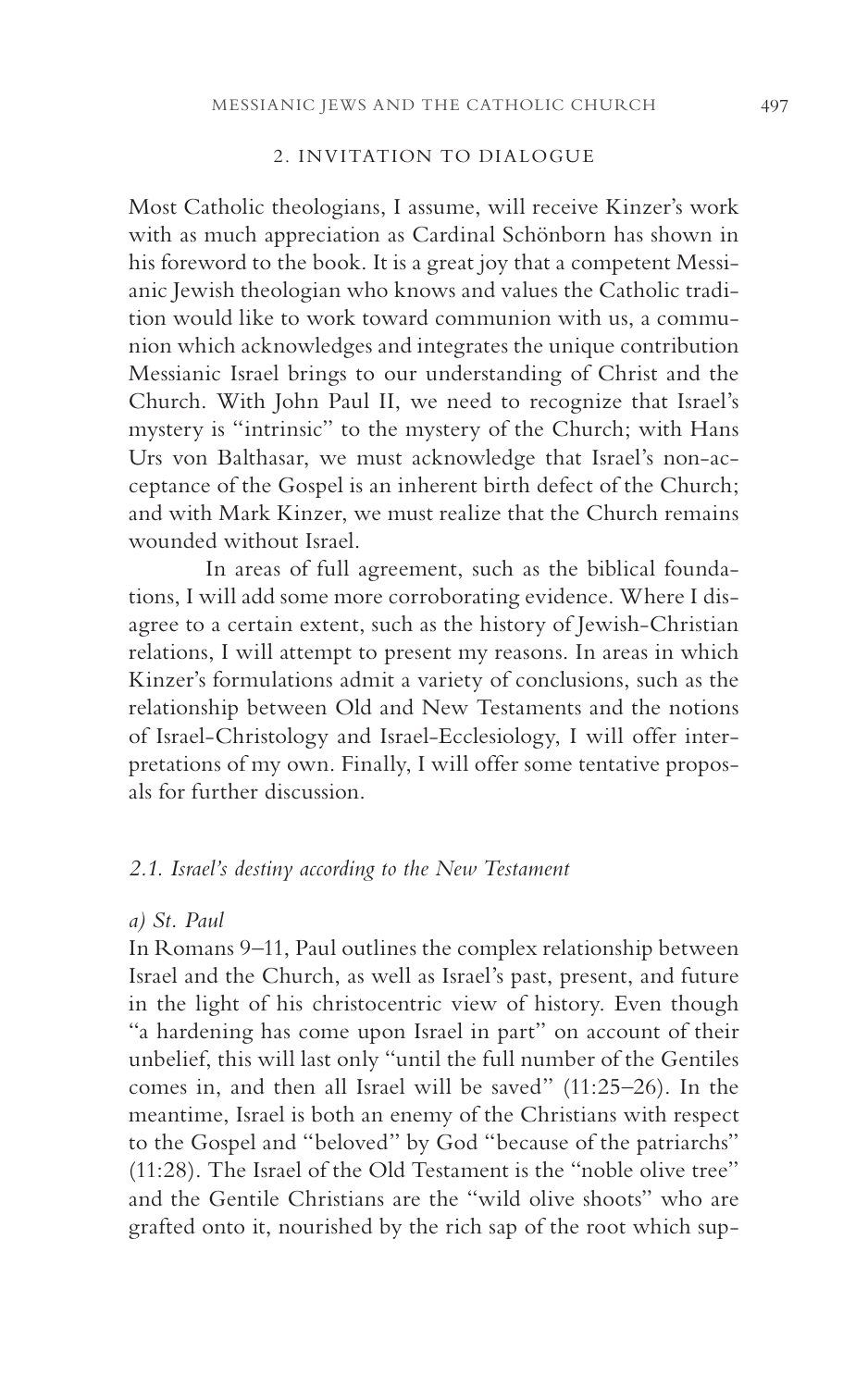ports them (11:17–24). Even the branches that were broken off on account of their unbelief may be grafted on again if they do not remain in unbelief (11:20, 23). Paul seals his affirmation of God's enduring love for Israel by stating that "the gifts and the call of God are irrevocable" (11:29).

The apostle to the Gentiles, however, is not the only New Testament author who illustrates the enduring importance and final "acceptance" and salvation of "all Israel" (Rom 11:15, 26).<sup>5</sup>

#### *b) The four gospels*

The four gospels affirm or at least imply, each in its own way, the enduring presence of Israel and its ultimate salvation at the end of history. Matthew, written for Jewish Christians, draws a stark picture of Israel's unbelieving *elite* by presenting the parable of the wicked tenants of the vineyard and denouncing the sins of the scribes and Pharisees in a passionate discourse on the terrible judgment awaiting them and the Temple (21:33–45; 23:1–36). Yet after his sevenfold woe of condemnation, Jesus finishes his address by announcing, "I tell you, you will not see me again until you say, 'Blessed is he who comes in the name of the Lord'" (23:39). In Matthew, unlike in Luke, this prophecy cannot refer to Christ's triumphant entry into Jerusalem, since he has already entered the city. Placed before the eschatological discourse in Matthew, it must mean his coming at the end of this age.

Moreover, the angel's message to Joseph before the birth of Jesus, "[Y]ou are to name him Jesus, because he will save his people from their sins" (1:21), is a divine promise that must ultimately be fulfilled. God's design to save Israel is irrevocable. In fact, his saving plan for Israel is revealed paradoxically by the shouting of the "whole people" before Pilate: "His blood upon us and upon our children" (27:25).<sup>6</sup> The bloodthirsty crowd, of

<sup>5.</sup> It is not clear what "acceptance" (*proslēmpsis*) means in the text: acceptance into the Kingdom of God, into the Church, or Israel's acceptance of the Gospel?

<sup>6.</sup> The offer of salvation to Jews first is emphasized by the fact that Pilate hypocritically washes his hands "from the blood of this man" (27:24) while "the whole people" of Israel acknowledge responsibility for Jesus' death. At the same time, if some of them reject this extraordinary offer of divine love, the punishment will be also extraordinarily severe. Cf. T. C. Cargal, "'His Blood Be upon Us and upon Our Children': A Matthean Double Entendre," *New Testament Studies* (January 1991): 101–12.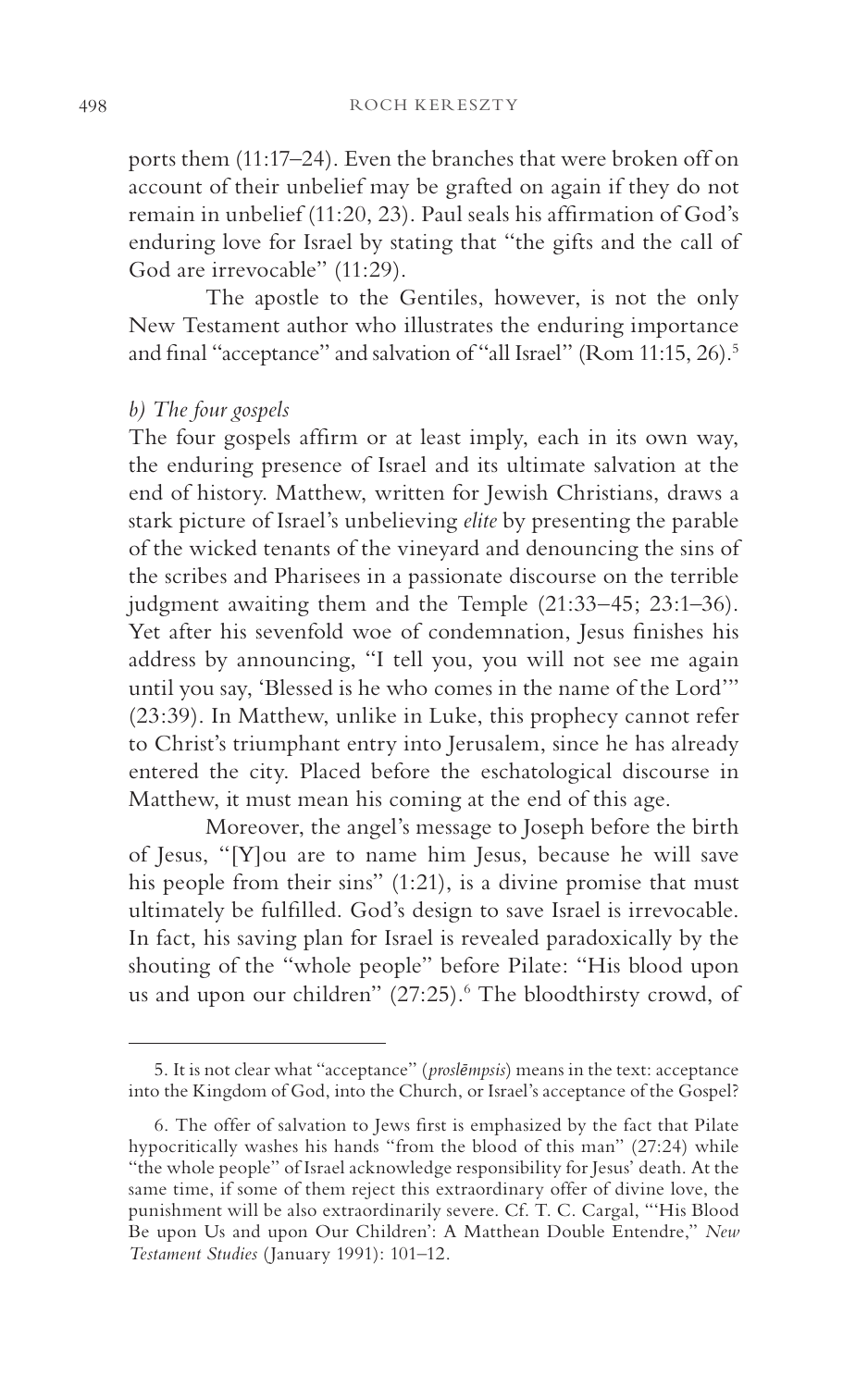course, is unaware that the blood of Jesus cries out not for vengeance, but for mercy and forgiveness. The saving power of his blood had been already manifested by Jesus to the disciples at the Last Supper, when he pronounced the words over the chalice: "For this is my blood of the covenant which is to be poured out for many unto the remission of sins" (26:28). In the "for many," all humankind is included; yet prior to the Gentiles, Jesus' saving blood is offered to, and falls upon, Israel.7

As seen above, in Matthew's gospel Jesus predicts that Jerusalem will accept Jesus as her Messiah at the end. Matthew, however, suggests even more: in harmony with the early *kerygma* (preaching), the evangelist sees in Jesus the embodiment of the final, eschatological Israel. This needs some explanation. The Servant in the four Songs of Isaiah points to an individual and also to collective Israel (Is 49:3). The Son of Man in Daniel 7 also designates both an individual heavenly being who accedes to the throne of the Ancient of Days (7:13–14) and the "holy ones of the Most High" (7:18, 21–22), the collective Israel of the end times. This does not create any confusion in Hebrew thought, since those who represent the people, such as ancestors, kings, and prophets, can naturally be identified with the people; they embody Israel in themselves, as it were. If, then, Jesus is the Servant who through his suffering has become the glorious Son of Man, he is not merely one of the Israelites but also the new, eschatological Israel. Hence we can understand from a new perspective that, through being called back from Egypt (Hos 11:1, interpreted by Mt 2:15), his temptations, and also his public ministry, Jesus re-lives the historic experience of Israel. This identification of Jesus with Israel is already prepared in the ancient kerygma, quoted by Paul in 1 Cor 15:3–7. In this perspective, far from being contrived, the application of Hos 6:1–3 to the resurrection of Jesus on the third day (Hos 6:4) sheds light on the mysterious link between the destiny of Israel and that of Jesus: God becomes man as the eschatological Israel, and the resurrection of Christ

<sup>7.</sup> Paul also respects this *heilsgeschichtliche* priority which follows from God's plan: "[The Gospel] is the power of God for the salvation of everyone who believes: for Jew first, and then the Greek" (Rom 1:16). The same priority of Israel is expressed by Paul's way of acting in Acts: he visits first the synagogue in every city, and goes over to the Gentiles only after the Jews refuse to listen to him.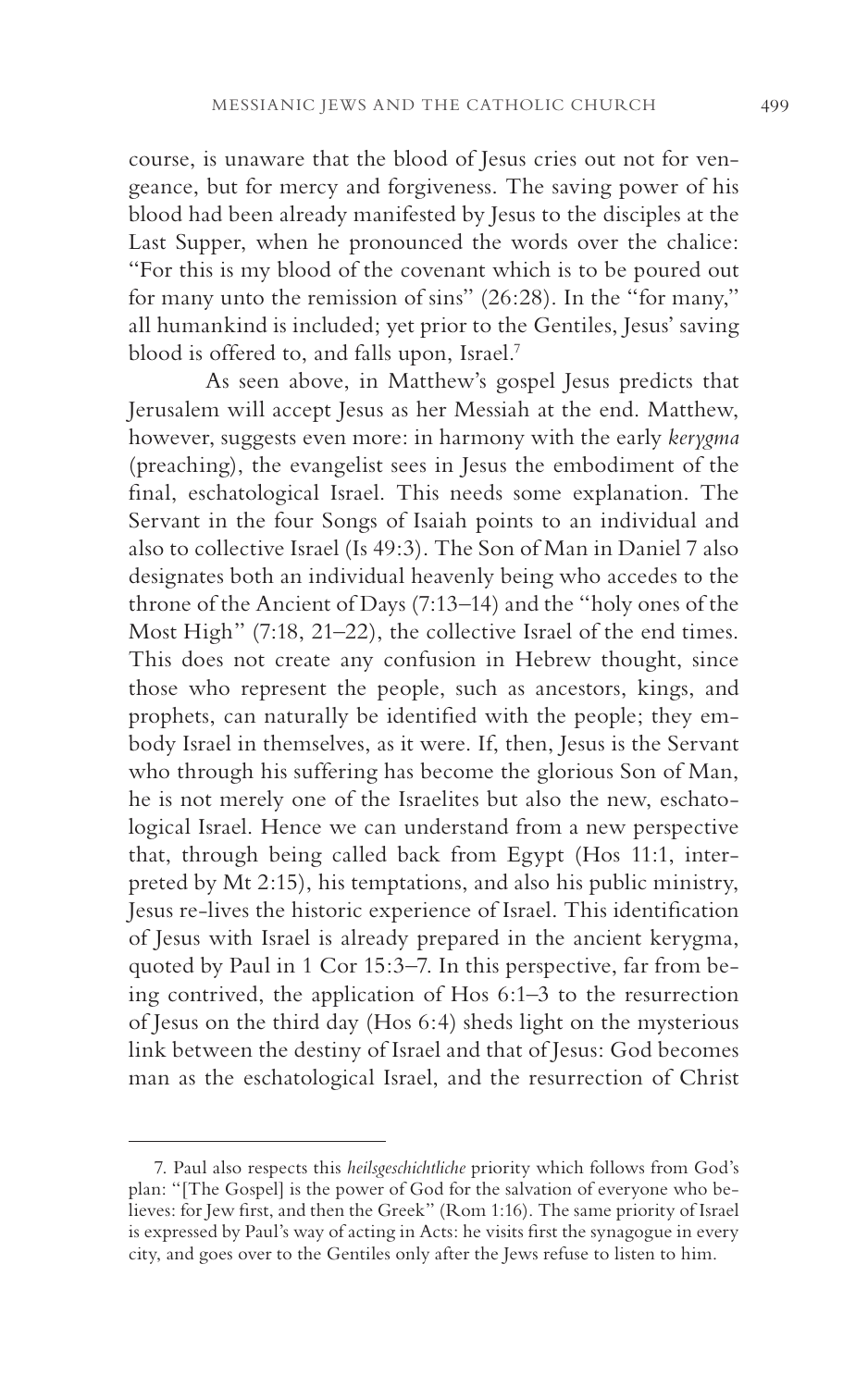*is* the resurrection of Israel of which the prophet Hosea speaks.<sup>8</sup>

Even though addressed to a Hellenistic audience, the first two chapters of Luke's gospel represent a traditional Jewish perspective: Mary's son will sit on the throne of his father David and rule over the house of Jacob forever (1:32–33).<sup>9</sup> Only the prophecy of Simeon opens up a universal perspective. The child is destined to be revealed to the Gentiles, but he remains the glory of God's people, Israel (2:32).

Although by the end of Luke-Acts the center of the Church is transferred from Jerusalem to Rome (after the persecutions in Jerusalem caused Peter's departure and Paul's imprisonment), the divine promise, delivered by Gabriel and alluded to in Simeon's prophecy, was never revoked. In fact, when the apostles ask Jesus before his Ascension, "Lord, is it at this time that you are going to restore the kingship to Israel?", Jesus does not reprimand them for their naïve question, but simply refuses to reveal the time of this *apokatastasis* (restoration): "It is not for you to know the time or seasons that the Father has established by his own authority" (Acts 1:6–7). Thus not even the universalistic Jesus of Luke excludes the kingship of Israel from the end stage of salvation history.

The fourth gospel has long been accused of an anti-Jewish tendency, as it frequently equates the enemies of Jesus with the "Jews." The frequent identification is indeed a fact, and it reflects the situation around the end of the first century, when Christians were everywhere excommunicated from the synagogues and Christianity was treated as a dangerous heresy. Nevertheless, the gospel of John, like all the New Testament documents (and even more forcefully than some of them), insists that everything Jesus did and suffered fulfills the Scriptures of Israel: Abraham rejoiced when he saw his day (8:56–57), Moses wrote about him (5:45–46), and Isaiah saw his glory (12:41). His last word on the Cross, *tetelestai*, "it has been completed" or "achieved," means in context that he has fulfilled not only the will of his Father,

<sup>8.</sup> C. H. Dodd, *According to the Scriptures: The Substructure of New Testament Theology* (New York: Fontana Books, 1965), 103; Roch Kereszty, *Jesus Christ: The Fundamentals of Christology*, new ed*.* (Staten Island: Alba House, 2002), 157–58.

<sup>9.</sup> Marcion was so disturbed by the Jewish character of the infancy narratives that he cut out the first two chapters of Luke's gospel.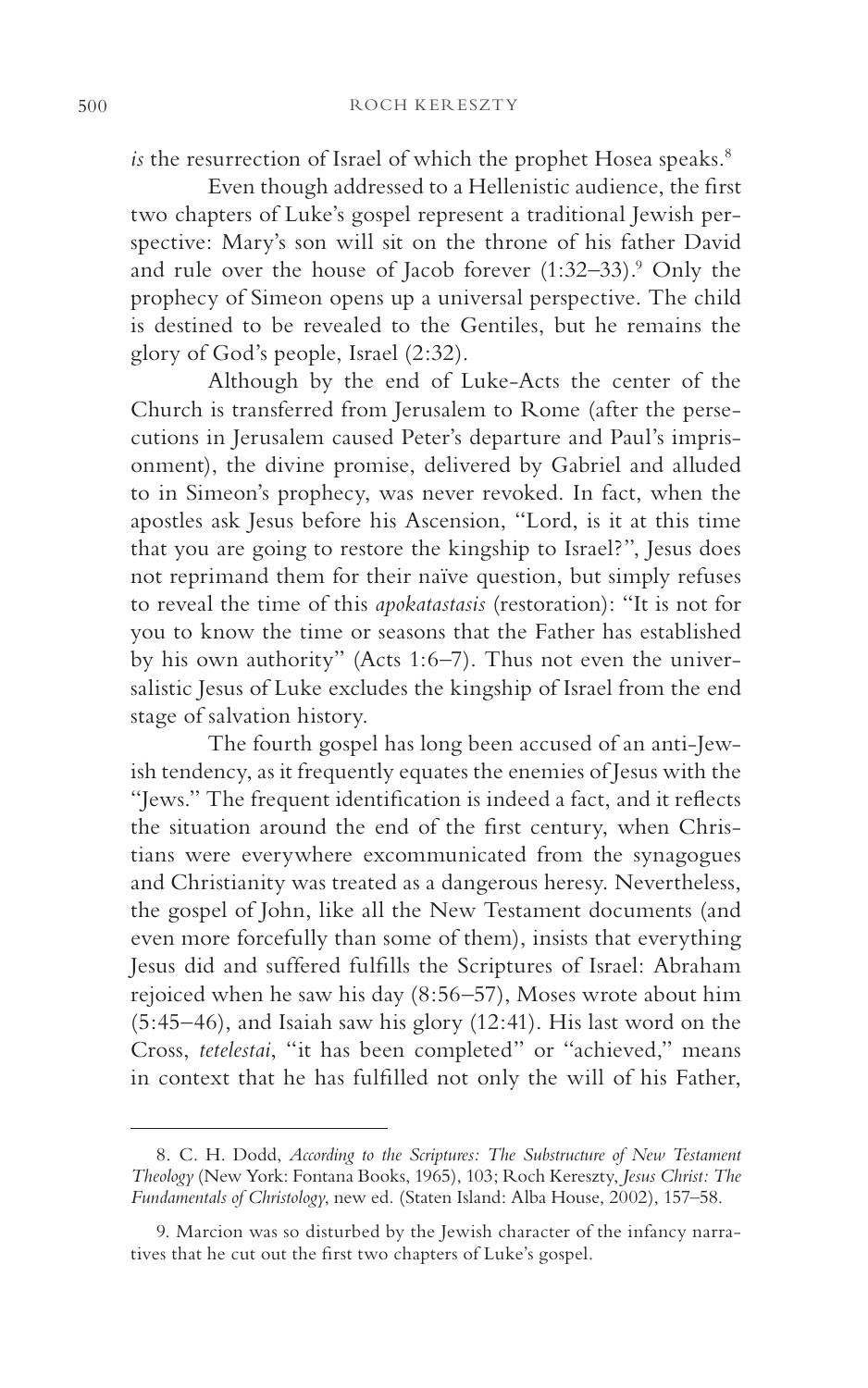but also the Scriptures.<sup>10</sup> Even though the Jews are often characterized as enemies, Jesus expresses the greatest praise found in all four gospels for a Jew, calling Nathanael "a true Israelite in whom there is no guile"(1:47). Moreover, Jesus counts himself among the Jews when he tells the Samaritan woman, "You worship what you do not understand; we worship what we understand," and he gives the cause for this knowledge by saying what no other gospel does: "because salvation is from the Jews" (4:22).

A most surprising but often overlooked feature of this gospel concerns the kingship of Jesus. At a superficial glance, it appears that Jesus' kingdom is completely different from the Davidic kingship because it is not of this world. In fact, Jesus is not, anywhere in John, labeled "son of David," nor is his kingdom that of David. Yet the evangelist uses the device of inclusion to emphasize that Jesus, as Son of God and Son of Man, is the messianic king of Israel. The exclamation of Nathanael, the guileless Israelite, "Rabbi, you are the Son of God, you are the king of Israel," is echoed and intensified by the shouts of a "big crowd" which greets Jesus when he solemnly enters Jerusalem as the king prophesied by Zechariah: "Hosanna! Blessed is he who comes in the name of the Lord, the king of Israel" (1:49; 12:13). Of course, Nathanael and the crowd do not understand the nature of Jesus' kingship, which is gradually revealed in Jesus' trial, Passion, and Resurrection. The hearing before Pilate centers on the question, "Are you the king of the Jews?" Aware that Jesus has no political ambition, Pilate and the soldiers nonetheless mock his kingly claim not only when they dress him in a purple cloak and place a crown of thorns on his head (something which is also described in the Synoptics), but also when Pilate seats Jesus on his own bench of judgment and declares, "Behold your king!"11 The title fixed above his head on the Cross, written in Hebrew, Latin, and Greek, reads "Jesus the Nazorean, the king of the Jews." When the chief priests protest the wording, Pilate remains firm: "What I have written, I have written" (19:19–22). This presentation is

<sup>10.</sup> Recall John 19:28, which interprets Jesus' last cry: "After this Jesus, aware that all had been fulfilled (*tetelestai*), so that the Scripture might be fulfilled (*teleiothe*), said, 'I thirst.'"

<sup>11.</sup> The Jerusalem Bible and the New American Bible translate *ekathisen*  as transitive.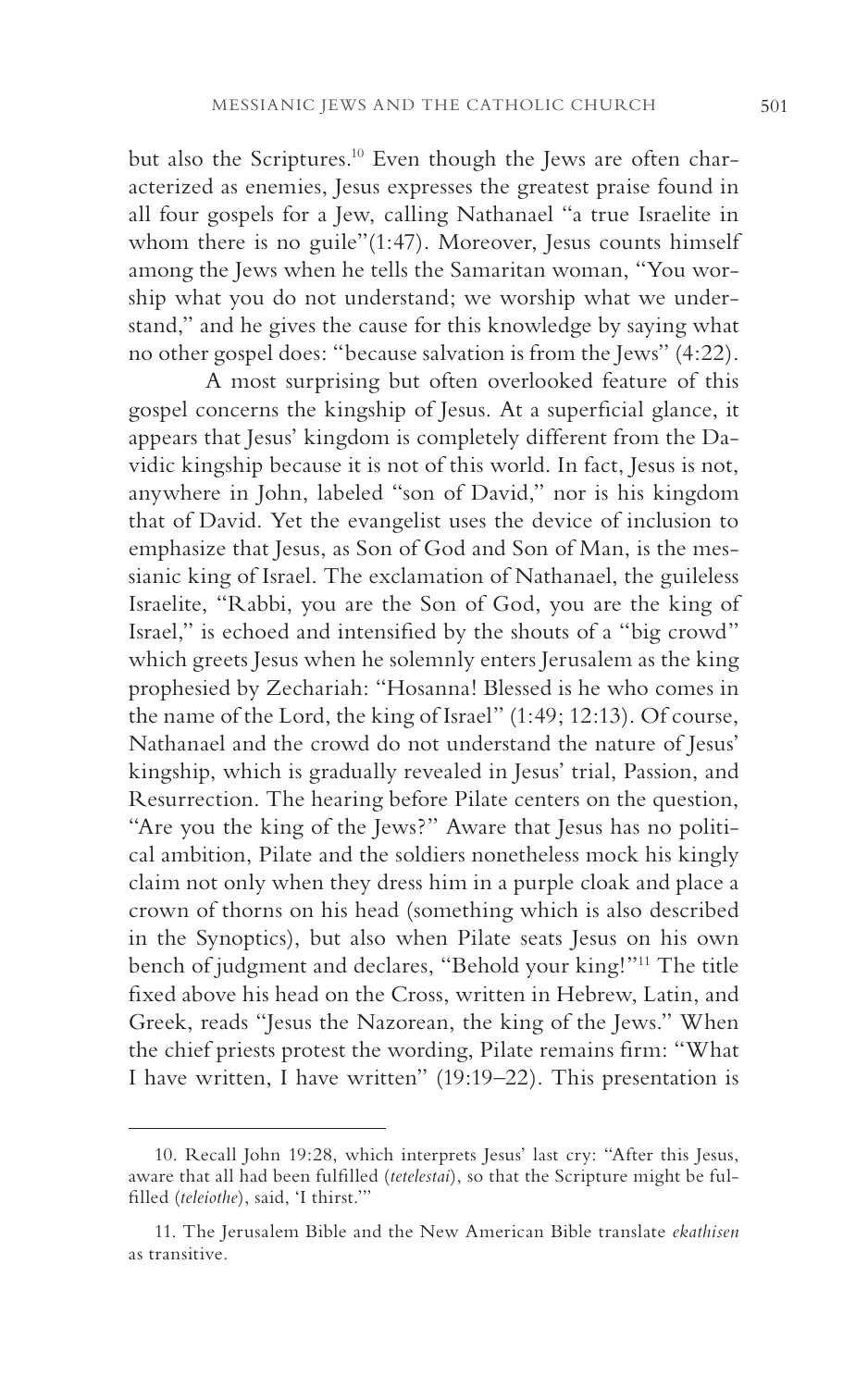a fascinating example of what exegetes call "Johannine irony." On the level of what this world can understand, Jesus is seated on Pilate's bench and enthroned upon the Cross out of mockery. Those who contemplate the scene with the eyes of faith, however, know that Pilate and the soldiers, unknowing and unwilling, are carrying out God's design: Jesus is truly enthroned on the Cross as the king of Israel. At the same time, the inscription in the three languages (which, from a contemporary Jewish viewpoint, encompassed the entire world) proclaims to all peoples the universal kingship of Jesus. The essential point here is that Jesus is made universal king *as* king of Israel. Having fulfilled God's will to the end, Jesus is enthroned on the Cross to rule over all creation. In a similar way as is depicted in Matthew's gospel, the universal king of Israel embodies in himself the eschatological Israel, since in John as well Jesus is the mysterious Son of Man who in Daniel represents "the saints of the most high." Thus also in the gospel of John, the mission of Israel is fulfilled in Jesus, the messianic king and Son of Man, to whom is given "dominion, glory, and kingship; nations and peoples of every language serve him" (Dn 7:14, 18).

Regarding the New Testament's appraisal of Israel, we may conclude that her mission culminates in Jesus. The unbelief of "official" Israel is experienced as a "great sorrow and constant anguish" by Paul, and lamented over by Jesus (Rom 9:2; Mt 23:37–38), yet none of the New Testament writings consider her unbelief definitive. Moreover, her survival to the end of time is not just one of many possible historical scenarios; it becomes, rather, a necessary part of God's providential plan of mercy. In this sense, then, Israel has a mission according to the New Testament. God wills Israel's existence so that after the full number of the Gentiles enters the Church, all Israel may be saved. Briefly, if supersessionism means that God's promises and covenant were revoked from Israel, the New Testament evidence clearly opposes it.

# *2.2. Jewish-Christian relations in the history of Christianity*

Regarding the history of Jewish-Christian relations, I agree with Kinzer that Vatican II initiated a revolutionary change. This revolution, however, has not imported external elements to the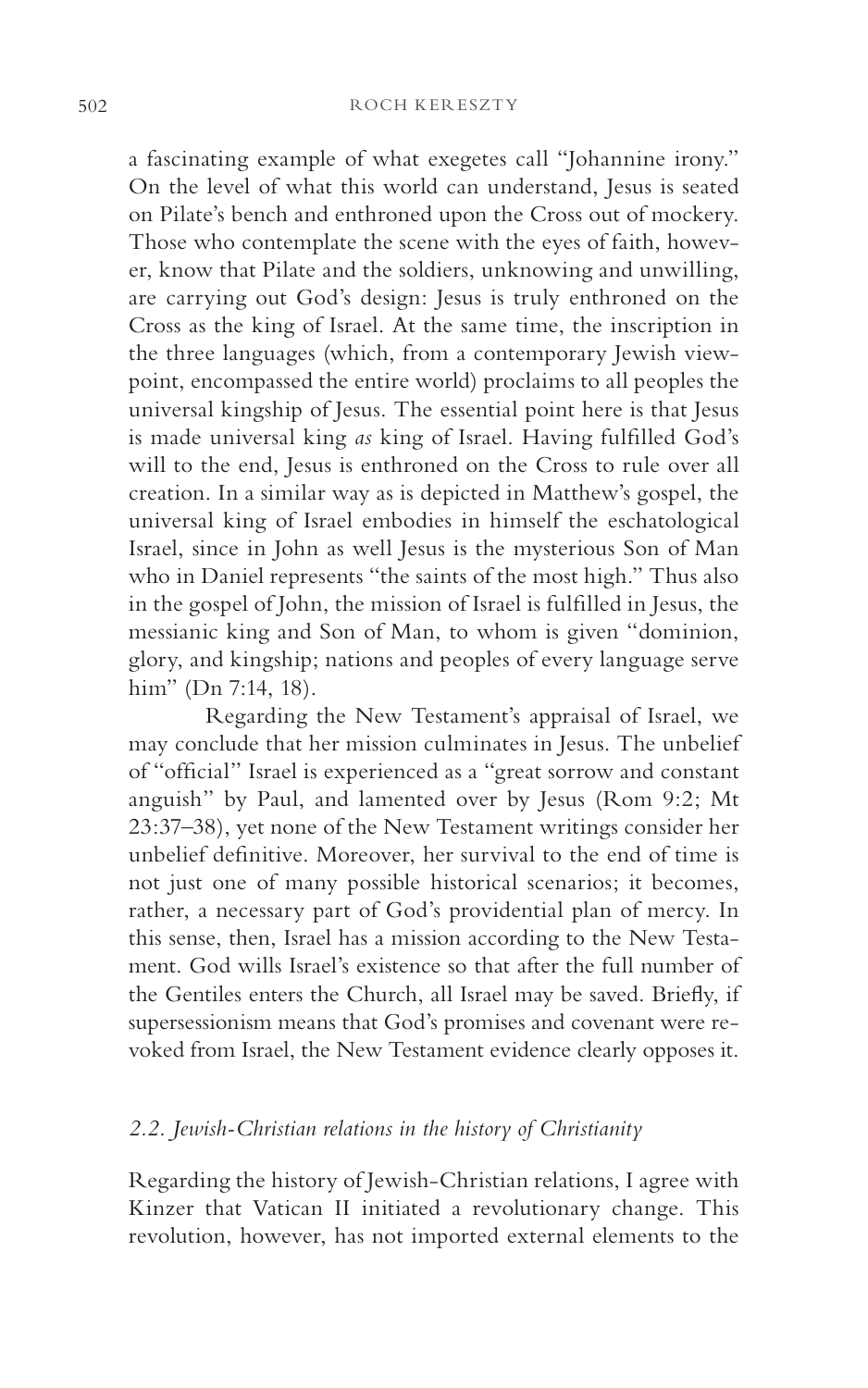Christian faith, but rather discovered what had been either forgotten, neglected, or misunderstood within her deposit of revelation.

For the study of the history of Jewish-Christian relations, I propose a joint research project which would attempt to eliminate polemical unilateralism and explore the roots of the mutual hostility whose bitterness, I suspect, derives from its character of a family feud. It is a well-known fact that the closer blood relatives are to each other, the more passionate their fight may become. What I plan here is not a psychological analysis of this bitterness; rather, as a Catholic theologian whose family roots reach back to genealogical Israel, I will attempt to show in what ways "the new age of Jewish-Christian relations" was the providential unfolding in our times of what has always been a more or less latent part of Catholic faith and life.

Resolutely opposing Marcion's attempt to reject the entire Old Testament, the Church preserved and venerated the Hebrew Scriptures as the Word of God without which Jesus Christ cannot be understood. While every book of the Old Testament has its own message, the Fathers and medieval theologians were convinced that the ultimate God-intended meaning of the entire Old Testament centers on Jesus Christ. With a more nuanced methodology, contemporary theological exegesis tends in the same direction. What is revealed in the New Testament, the entire mystery of Christ, has already been hidden in the Old. Without the Old Testament, the meaning of the New becomes necessarily distorted when, as history has shown, it is squeezed into a priori categories of individuals and cultures.

The Mass as the fulfillment of the Jewish Passover, the Psalter, which is the bulk of the Church's official daily prayer, the constantly recurring Hebrew words *Amen* and *Alleluia*: all of these elements of the Jewish faith and tradition keep us firmly rooted in the liturgy of Israel. The liturgical readings and prayers of our most sacred night, the Paschal Vigil, review the history of the world with Israel as an integral part of the Paschal Mystery. The ancient prayer after the fourth reading is perhaps the most eloquent testimony of the anti-supersessionist perspective of the Catholic liturgy; only the Latin original expresses precisely the meaning: *Praesta, ut in Abrahae filios et in israeliticam dignitatem totius mundi transeat multitudo*  (Grant that the human beings of the entire world may become the children of Abraham and share in the dignity of Israel).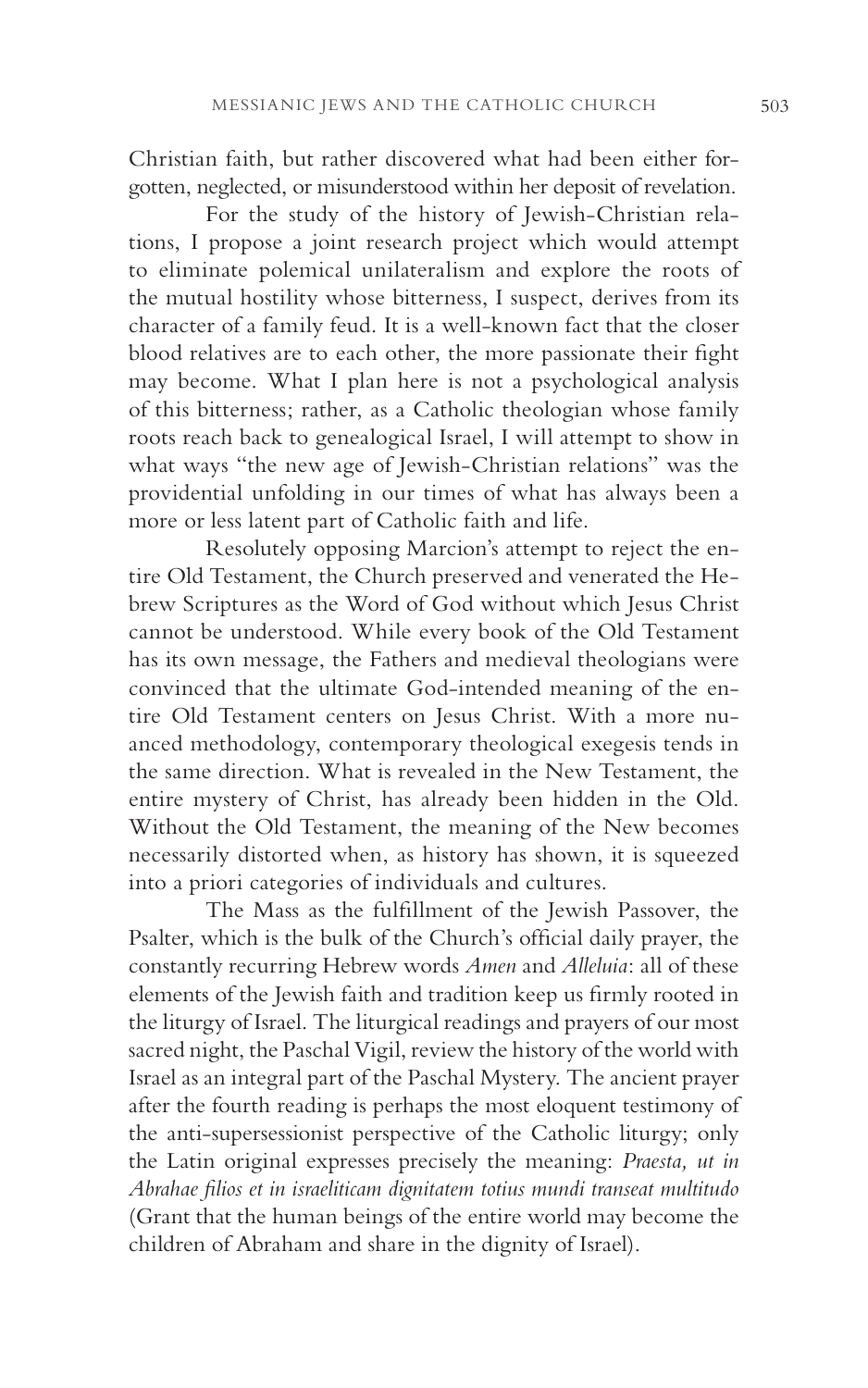The Fathers and scholastic theologians have taught that Jewish sacramental rites such as circumcision and sacrifice, if performed in faith in the coming Messiah and redeemer, obtain salvation—not in virtue of the rite itself, but in virtue of the participant's faith in the coming Messiah, expressed in the rite.12

At the same time, they were convinced that after the Gospel had been spread through the entire known world, the Jewish rites lost their saving "value," since those who did not recognize in Jesus the Messiah, the Son of God, must have been motivated by bad faith. The evidence for Jesus' divinity was so overwhelming for the medieval Christian that anyone who denied it could not do so without committing a grave sin. Thus, Christians believed that unbelieving Jews of their age continued what their ancestors had done to Jesus; by rejecting him, they identified themselves with the sins of their fathers. Jews, on the other hand, viewed Christians as willfully rejecting the one God, thereby falling back into polytheism. Anyone who believes that Jesus is God, according to the Jewish mindset, cannot be a monotheist.

Contrary to what most Catholics believe, Mary was not acknowledged as Mother of the Church until the High Middle Ages. It was in fact the Synagogue that had been called the Church's mother in the patristic age. This title shows better than anything else how closely, or rather, intimately, Christians claim to be linked to Israel. The sharp conflict between them takes place, so to speak, within the same family, and family feuds tend to be more acrimonious than conflicts between strangers. Three texts (which stand for many others) show the Church's faithful love and commitment to the salvation of Israel up to the end of the world. The first is from Gregory the Great:

The Synagogue was the Church's mother, for she had her holy evangelists from her; she received from them the word of truth by which she was reborn in faith. Therefore the Church holds fast to her Bridegroom until she will introduce him into the house of her mother (see Sg 8:2). For she does not give up her faith and love [of her Bridegroom] until she leads the Jews to faith.<sup>13</sup>

<sup>12.</sup> Thomas Aquinas, *Summa Theologica* I-II, q. 103, a. 2.

<sup>13.</sup> Gregorius Magnus, *Super Cantica Cant. Expositio* 3:5. Cf. ibid., 5:8.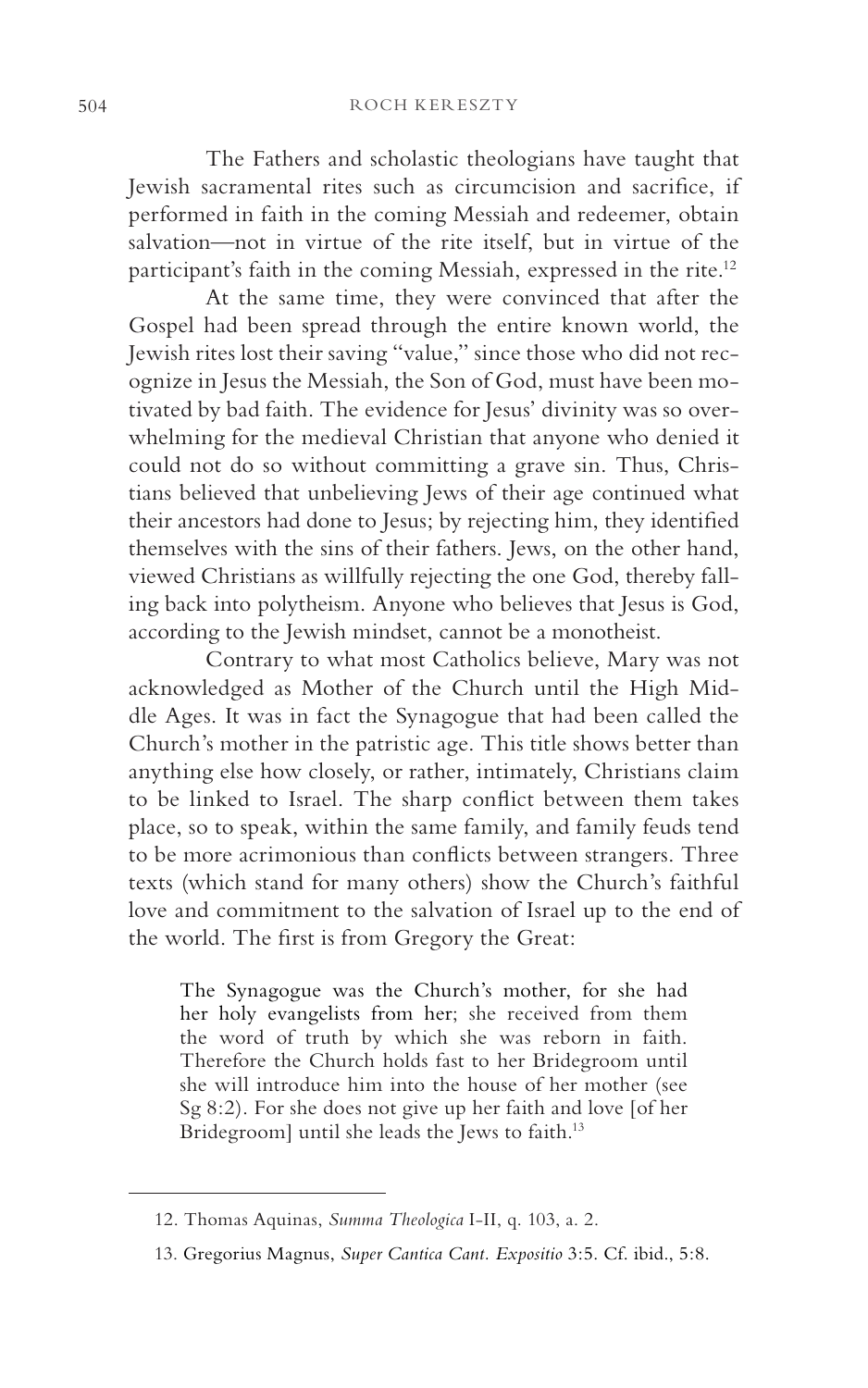In a text of Bishop Bruno of Segni (1047–1123), the eschatological salvation of the Synagogue is presented through an allegory of Peter's sick mother-in-law representing the Synagogue, since Peter's wife is the Church, the daughter of the Synagogue:

She lies sick and feverish in Peter's house since, up to this very day, the sick Synagogue stays and lives among Christians. . . . Around the end of the world the Lord will touch her hand and then, once the fever has disappeared, she will rise and serve the Lord (Mt 8:14–15). Touching her hand means that he [the Lord] will approve her works.<sup>14</sup>

In Sermon 79 of his *Sermones super Cantica Canticorum*, Bernard explains the relationship between Synagogue and Church as that of root to branch, mother and daughter:

The branches should not be ungrateful to the root, nor daughters to their mother. The branches should not envy the root since they have drawn [the sap] from the root, nor daughters be envious toward their mother since they sucked her breast.

Just like Gregory the Great, Bernard interprets the words of the bride in Song of Songs 8:2 as the words of the Bride, the Church, to Christ her bridegroom: "I have held on to him and will not let him go until I introduce him into my mother's house and into the bedroom of the one who bore me." Thus, according to Bernard, the Church-Bride is not at all envious of her estranged mother, the Synagogue, but wants to introduce her bridegroom to her:

How could this be that she gives away her spouse, or rather desires her spouse for another? No, this is not the case. Indeed, as a good daughter she desires Him for her mother, but this is not the same as giving Him to her, but rather sharing Him. One [Groom] suffices for both; they, however, will no longer be two but one in Him. He is our peace who makes the two into one, so that there will be one bride and one Bridegroom who is Jesus Christ our Lord.15

<sup>14.</sup> Bruno Astensis, Hom. 44, Feria V post Dominicam III Quadragesimae.

<sup>15.</sup> Bernard, *Sermones super Cantica Canticorum* LXXIX, 5–6. We also need to acknowledge that there was much friendly contact between certain Chris-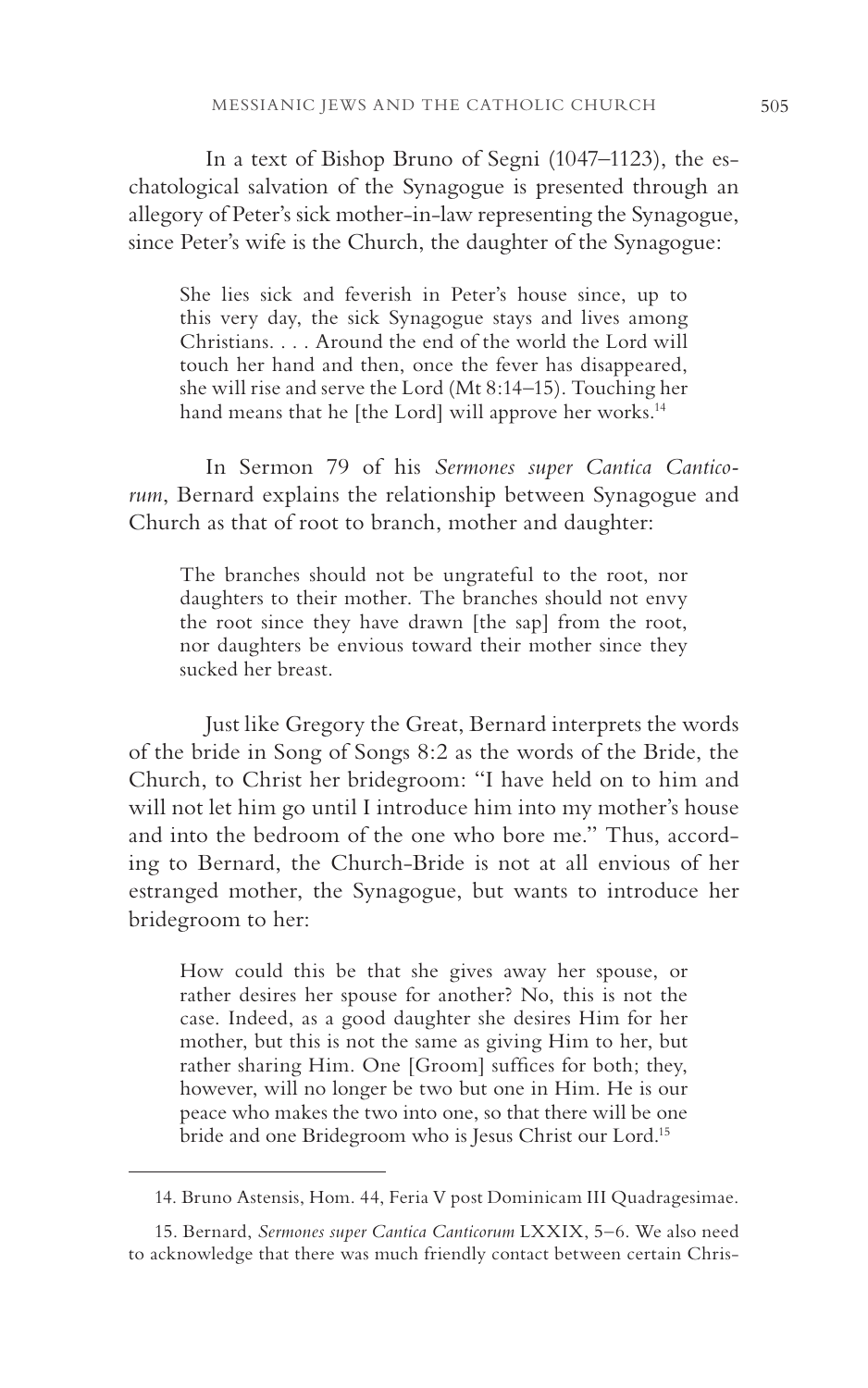Bernard here (and elsewhere) expresses in a new and passionate way a general patristic belief: Israel is the object of a special providence and will exist until the end of history, when all Israel will be saved. Moreover, Bernard advises Pope Eugene III about the inopportunity of trying to convert the Jews at this time: "For them a determined time has been fixed, which cannot be anticipated."16

These beliefs of theologians and Church hierarchy have not prevented Christian mobs from organizing pogroms, lynchings, and murders of Jews. Yet the popes often condemned these abuses. According to rabbi and professor David Dalin, the only state that never expelled the Jews is the Papal States.17 Pope Gregory X officially states that he offers the Jews "the shield of his protection" following, as he writes, "in the footsteps of our predecessors . . . Callixtus, Eugene, Alexander, Clement, Celestine, Innocent, and Honorius." Gregory also condemns those Christians "who falsely claim that Jews have secretly and furtively carried away [Christian] children and killed them."18 Thus, according to Jewish scholar Robert Chazan, the official policy of the Catholic Church was "moderate toleration."19

17. David Dalin, *The Myth of Hitler's Pope* (Washington, DC: Regnery Publishing, 2005), 18–19.

tians and Jews throughout ancient and medieval history. Many popes had Jewish physicians as their personal doctors. St. Jerome learned Hebrew from the Old Testament. In the Middle Ages, Blessed Stephen Harding, one of the founding abbots of the Cistercian Order, amended the Vulgate translation of his Bible by asking Jewish rabbis for help. Thomas Aquinas studied and used the works of the great Jewish philosopher Maimonides. Thomas himself teaches that after all the pagans chosen for salvation have embraced the faith, all Jews in general (not every individual) will be saved (see *Super Epistolam ad Romanos* II.2).

<sup>16.</sup> Bernard, *De Consideratione* III 1.2, in *Jesus of Nazareth*, by Benedict XVI (San Francisco: Ignatius Press, 2011), 2:44.

<sup>18.</sup> Gregory X, *Letter Against the Blood Libel*, October 7, 1272. Even though the popes consistently defended the Jews from persecution, we must acknowledge that they did insist on discriminatory measures: the Jews had to live in a ghetto, wear special clothing, and were barred from public office and the military. They were free, however, to engage in trade, banking, and medicine.

<sup>19.</sup> Robert Chazan, "Christian-Jewish Interactions over the Ages," in *Christianity in Jewish Terms*, ed. Tikva Frymer-Kensy et al. (Boulder: Westview Press, 2000), 7–24.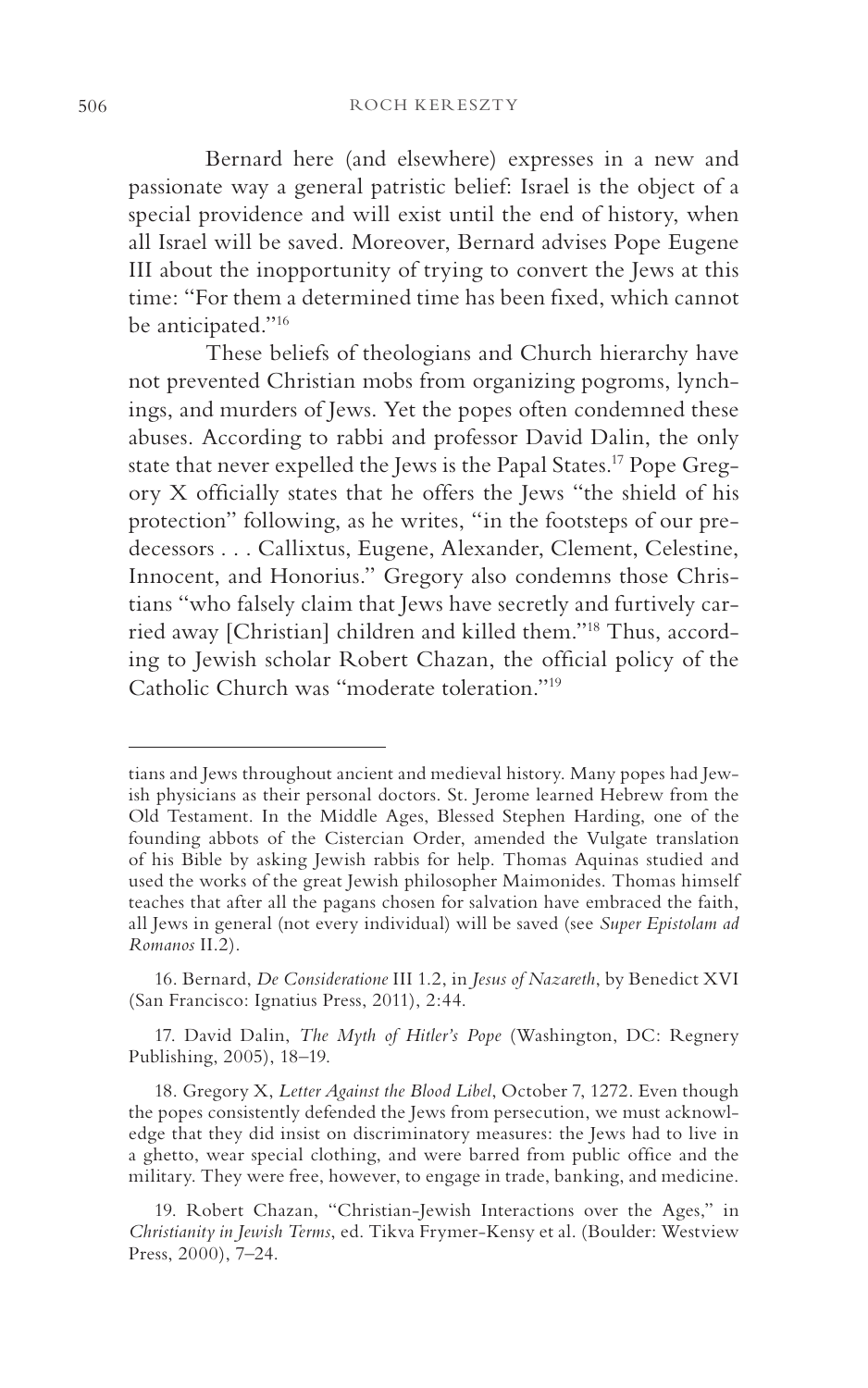On the other hand, the protection of the Jews by the Church hierarchy coexisted with Church support of repressive measures. For example, the Fourth Lateran Council ruled that Jews could not hold public office, must wear distinctive dress, and could not appear among Christians during the Easter holidays.<sup>20</sup>

We must mention also the official declaration of the Church in the sixteenth century regarding Jewish guilt, found in the Roman catechism and composed after the Council of Trent:

The guilt in us seems more enormous than in the Jews, since according to the testimony of the same Apostle, "If they had known it, they would never have crucified the Lord of glory" (1 Cor 2:8); while we, on the contrary, professing to know him, yet denying him by our actions, seem in some sort to lay violent hands on him.<sup>21</sup>

Three false beliefs have justified the Church's approval and even promotion of unjust laws against the Jewish people. Throughout the centuries, the Church has acted out of the conviction that the Jews are collectively responsible for the execution of Jesus; the Jews of today, according to this logic, are the descendants of those who condemned the Son of God, and thus they share in their forefathers' guilt. The second misunderstanding was the belief that the truth of Christianity is so evident to everyone that the Jews' refusal to believe in Christ manifested their bad faith and, therefore, made their rejection of Jesus inexcusable. The third reason was fear: the pastors of souls were afraid that "Jewish error" might compromise the faith of their flock.

In light of this history, Vatican II's *Nostra aetate* and the words and actions of popes John Paul II, Benedict XVI, and Francis do not appear unfounded in Catholic thought. Even though supersessionism, which claims the definitive rejection of Israel and its replacement by the Gentile Church of the New Covenant, had been throughout history the prevailing belief of Catholics at large, the Fathers of the Church and her best medi-

<sup>20.</sup> Fourth Lateran Council, 68–69, in *Decrees of the Ecumenical Councils*, ed. Norman P. Tanner (Washington, DC: Georgetown University Press, 1990), 1:266–67.

<sup>21.</sup> *Catechism of the Council of Trent for Parish Priests* (New York: J. F. Wagner, 1923), 50–61 and 362–65.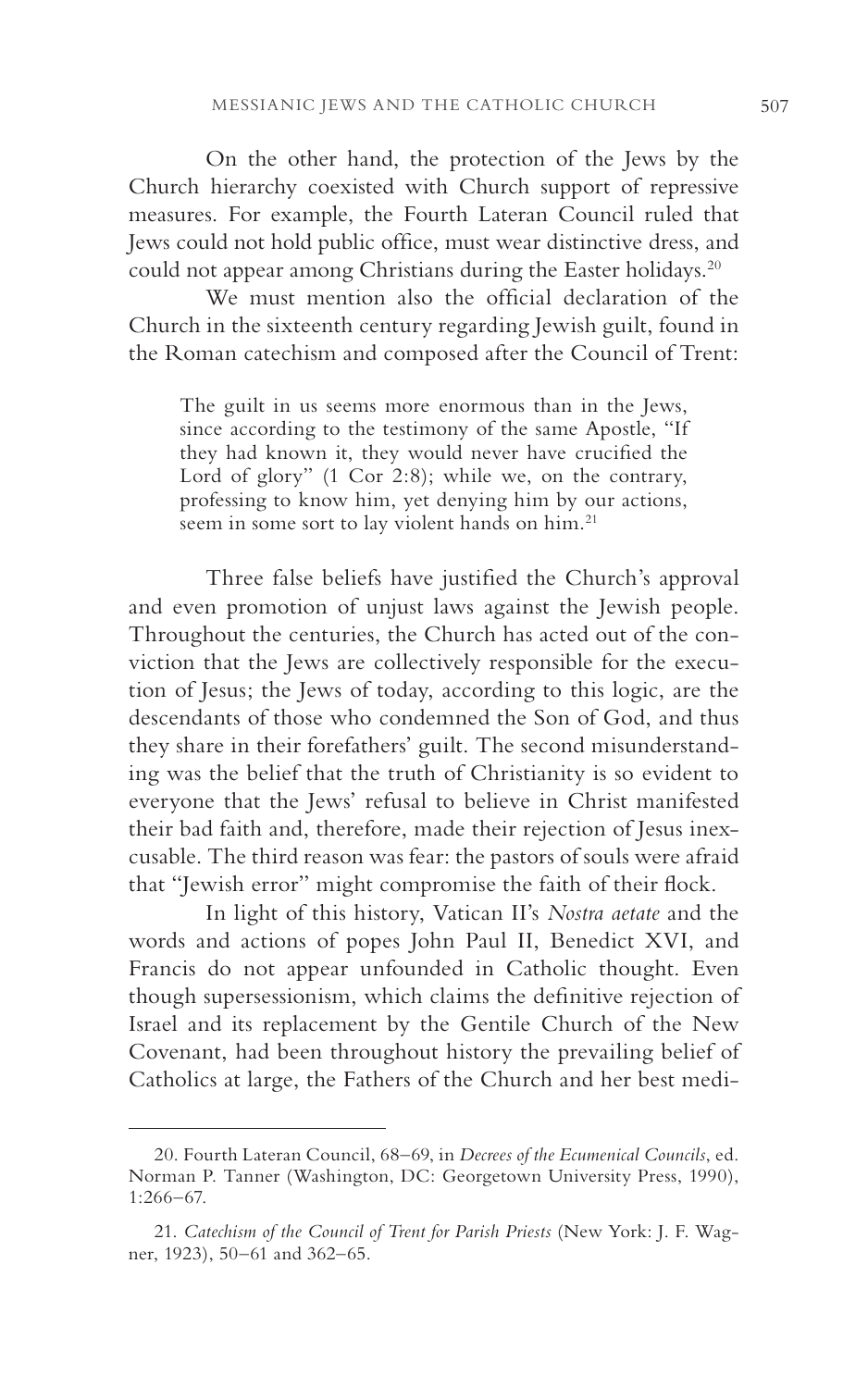508 ROCH KERESZTY

eval theologians, as well as the popes, have never succumbed to it. They could not do so, since they all read, and accepted the teachings of, the New Testament and the many testimonies of the Catholic tradition, all of which exclude such a position.

If Israel were definitively replaced, God's promises in the Old Testament, confirmed and perfected in the New, would prove false. Moreover, if the Church were to reject Israel, she would be guilty of rejecting her own mother.

# *2.3. Israel-Christology*

Kinzer reminds us that the notion of corporate personality plays an important role in Hebrew thinking. The people of Israel is not only represented by its leaders or prophets, but in some real sense these individual persons embody the people in themselves. With this background in mind, we can understand that God punishes or rewards the entire nation for the sins or merits of the king. Such corporate personalities include the prophetic figures of the Son of Man in Ezekiel and the Suffering Servant in Deutero-Isaiah. In Jesus' self-understanding, the two figures coalesce into one: he is the Son of Man who has to suffer and give his life as a ransom for many in order to enter into his glory. In addition, the ancient kerygma included in 1 Corinthians 15:3–7 asserts that Jesus was raised from the dead on the third day "according to the Scriptures," which can only refer to Hosea 6:2, in which context it means the resurrection of Israel. In a similar vein, Jesus embodies all of Israel in Matthew, since Matthew applies Hosea 11:1, which points primarily to Israel's exodus from Egypt to the child Jesus' return from Egypt. Just like Israel, Jesus also stays in the desert for forty days and undergoes the temptations of Israel. Thus, there is a typological relationship between Israel and Jesus: Israel's history provides the pattern for Jesus' life. But where Israel fails and succumbs to the temptations of power, wealth, and glory, Jesus triumphs and suffers innocently for the sins of Israel. As we have seen in the first part of this article, Kinzer considers such typological interpretation only limitedly useful, and wishes to go beyond it. Yet he does not elaborate on what he means by a reciprocal relationship between type and antitype. He says that not only was the pre-incarnate Jesus active in and through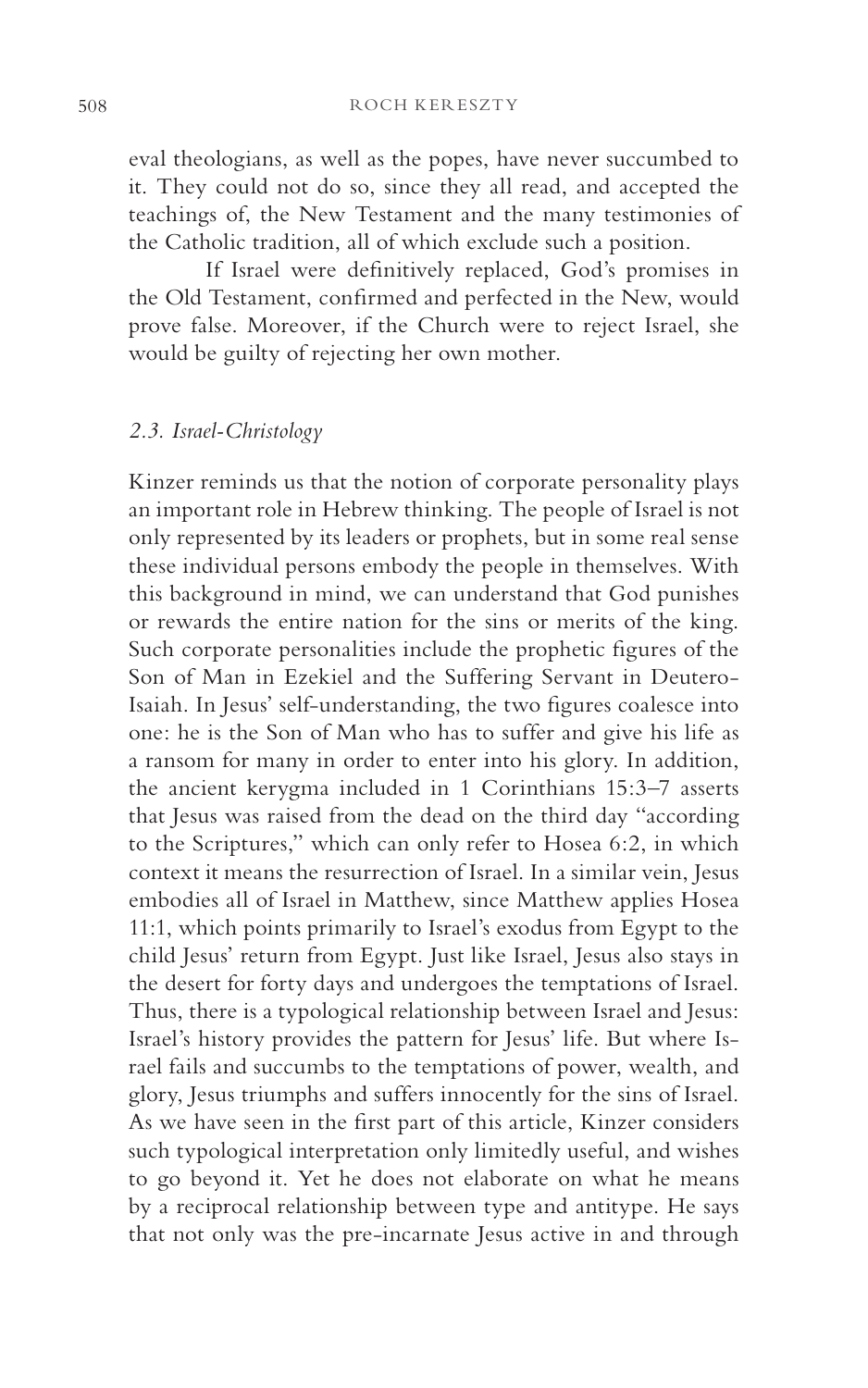Joshua, but that Joshua was also active in and through Jesus (164). Somewhat later, however, he formulates the same relationship of type-antitype in a more cautious way (164–65):

Jesus and the Torah are not two separate realities, one of which points to the other. They are so bound together that wherever Jesus is, there is also the Torah. Israel and the Torah are ordered in relation to Jesus—he is the master of the Torah and the King of Israel, just as he is the Lord of the Sabbath. But he is never apart from Torah, Israel, and the Sabbath.

Returning to Kinzer's example of Joshua-Jesus, Jesus-Joshua typology, I propose the following interpretation of the reciprocal relationship between type and antitype: Joshua antedates and prefigures Jesus in introducing Israel into the Promised Land. But Joshua is also present and active in Jesus, insofar as Jesus introduces the eschatologically renewed and expanded Israel into their definitive heavenly homeland. Without referring Jesus to Joshua, we would not fully understand Jesus within God's plan of salvation. We would not grasp God's "pedagogy" (to use a notion first employed by Irenaeus): how patiently and gradually God taught his people to trust him in their finding an earthly home so that they would believe his Son when he announces that his "Kingdom is not of this world" (Jn 19:36). A gap would appear in the coherence of God's plan, and a powerful sign of his faithfulness would be missing. In general, we can understand a person by his words and actions. We can perceive a Father's love and wisdom if we are able to follow a long sequence of his actions towards his children. Thus, without the Old Testament and especially its types, we would necessarily distort the image of the Father and the meaning of the Incarnation.

We could also explain the relationship between historic Israel and Jesus in an analogous way. Israel prefigures Jesus by her exodus from Egypt, her forty years of wandering in the desert, her sufferings, and her "resurrection" from destruction. In Jesus, God has fulfilled his promises on a level that surpasses even the most exorbitant hopes of Israel's prophets. In him, God takes upon himself all the chastisements deserved by his people, and in Jesus' Resurrection all Israel is raised up in hope. By accepting Jesus in faith, believing Israelites and believing Gentiles enter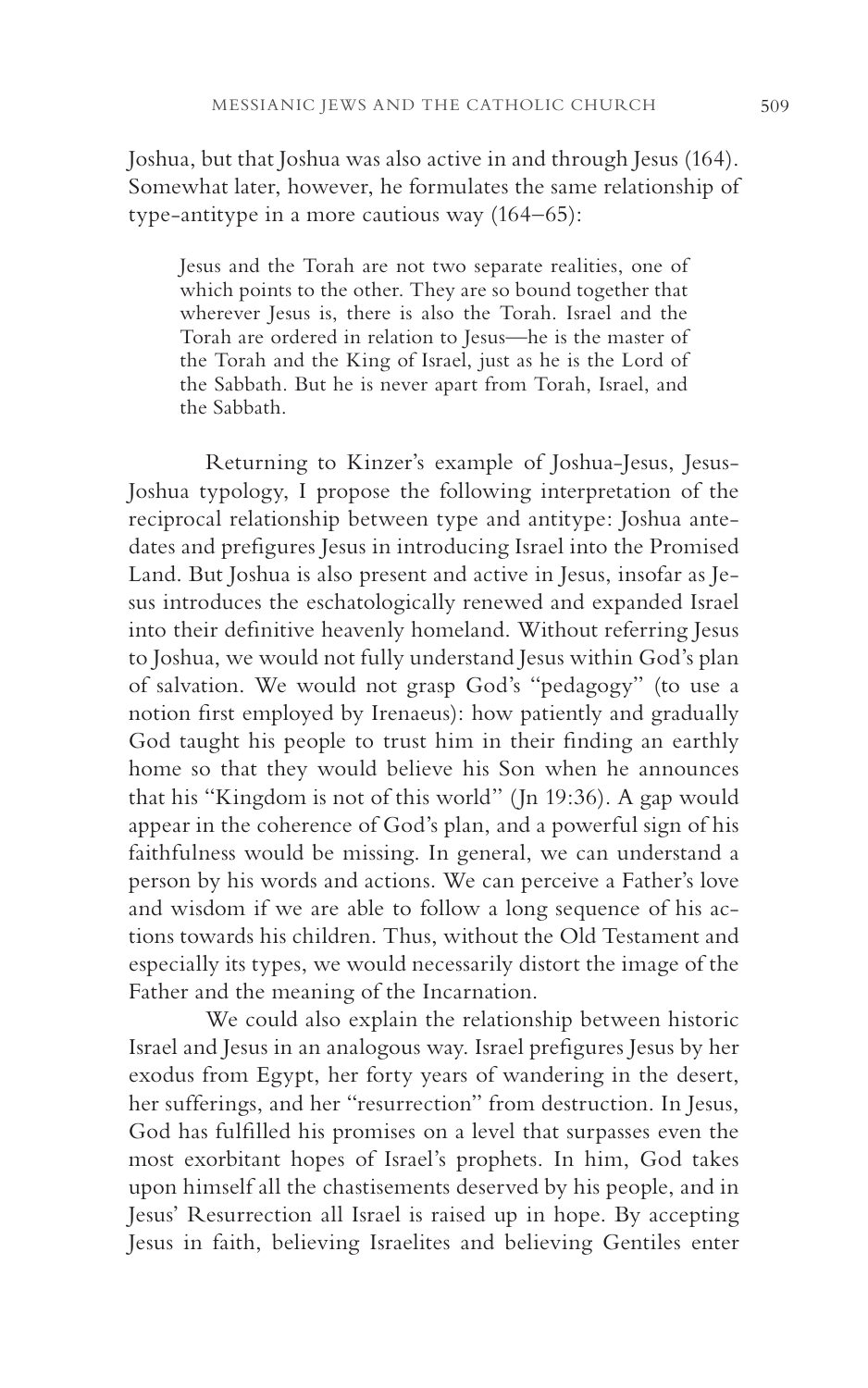into the body of Jesus, the eternal Israel. Thus Israel prefigures Jesus, but Jesus becomes the "eternal Israel," the everlasting sign of God's fidelity to his promises.

Kinzer is right in pointing out that Jesus' human nature loses its reality without its essential link to Israel. Yet we must also emphasize that as son of Abraham and as son of David, Jesus is also the son of Adam, the new eschatological Human Being. The eschatological Israel in Dn 7:13–27, called both "Son of Man" and "the holy ones of the Most High," is also the universal Son of Man whom every human being encounters in his or her need (see Mt 25:31–46). As the Servant of God carrying the burdens and sins of Israel (Is 52:13–53:12), Jesus carries also the burdens and sins of all humankind. With his Resurrection and Ascension, all humankind is raised (potentially) to a new life and placed on heavenly thrones. Through praying the Psalms of Israel and through his constant spontaneous dialogue with his heavenly Father, he pleads for and prays with all humankind.

#### *2.4. Israel-Ecclesia*

Thomas Aquinas continues the patristic tradition in declaring that not only is Israel's faith fundamentally identical with the faith of the Church, since the object of both is Jesus Christ, but Israel and the New Testament Church for this very reason belong to the same "body of the Church."22 This goes beyond saying that Israel prepared the Church and her structure is analogous to it, since she is also an assembly called together by God's initiative (*qe hal YHWH*) to listen to his Word and to worship him in word and sacrifice. Jesus' words intimate that she is the same wayward Bride of God who, through Jesus' death, will be raised to a new life. By his response to the hostile question regarding why his disciples do not fast, Jesus implies that he is Israel's bridegroom and that the messianic wedding feast has begun with his arrival.<sup>23</sup>

<sup>22. &</sup>quot;Observing the sacraments of the Law, [the Ancient Fathers] were brought to Christ by the same faith and love by which we are being brought to him. Therefore, the Ancient Fathers belonged to the same body of the church to which we belong," (*Summa Theologica* III, q. 3, a. 8 ad 3). Cf. *Nostra aetate*, 4.

<sup>23. &</sup>quot;Can the wedding guests fast while the bridegroom is with them? As long as they have the bridegroom with them, they cannot fast" (Mk 2:19).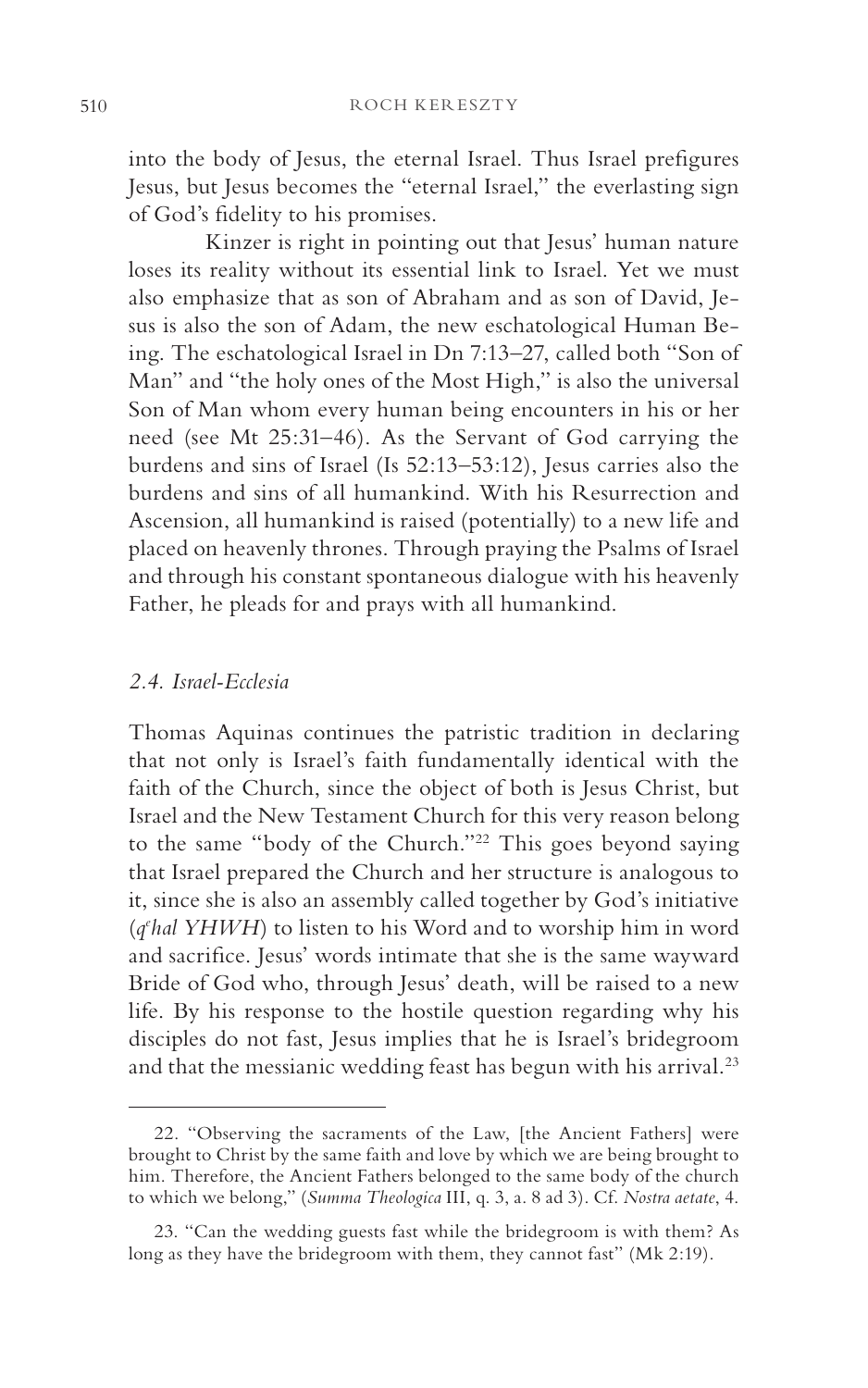At the beginning he explicitly restricts his ministry to Israel: in sending out the disciples on their first mission, he enjoins on them not to go into pagan territory or Samaritan towns, but only to "the lost sheep of the house of Israel" (Mt 10:5). Seeing the faith of the centurion and the Canaanite woman, however, Jesus goes to the Gentile area of the Decapolis, and there he continues his teaching and healing ministry. But even the mixed crowd of Jews and Gentiles to whom he ministers recognizes that salvation comes to them from Israel, since "they glorified the God of Israel" (Mt 15:31). The twelve disciples who represent the messianic Israel will judge the twelve tribes of Israel in the "new age" (Mt 19:28). This saying shows that in Jesus' mind the eschatological community is an enlarged Israel of the twelve tribes. Thus, no matter how much larger Jesus' Church grows by the addition of Gentiles, they will all gain their identity from the twelve eschatological tribes of Israel. Perhaps the term "the Israel of God" at the end of Galatians also refers to the entire Church of both Jews and Gentiles. In addition, the phrases "twelve tribes in the dispersion" (Jas 1:1) and "the chosen sojourners of the dispersion" (1 Pt 1:1) most likely designate the entire pilgrim Church dispersed among the pagans.

Gentile and Jewish Christians are one (radically one, denoted by the masculine form of the Greek word *heis*) because Christ

broke down the dividing wall of enmity, through his flesh, abolishing the Law with its commandments and legal claims, that he might create in himself one new person in place of the two. (Eph 2:12–14; see also Gal 3:28)

While the above texts show the radical union between Gentile and Jewish Christians, those below express both union and relative distinction between the two groups. For instance, Paul's letter to the Romans presents Israel as the noble olive tree into which the wild olive branches are inserted. The root supports the branches, not the branches the root, and provides for them a rich sap (Rom 11:17–24). All form one tree, but are also distinct as root and branches. In the same letter, Paul, the apostle for the Gentiles, spells out the priority of Jewish Christians over those of Gentile origin: "[The Gospel] is the power of God for the salvation of everyone who believes, for the Jew *first*, then the Greek" (Rom 1:16).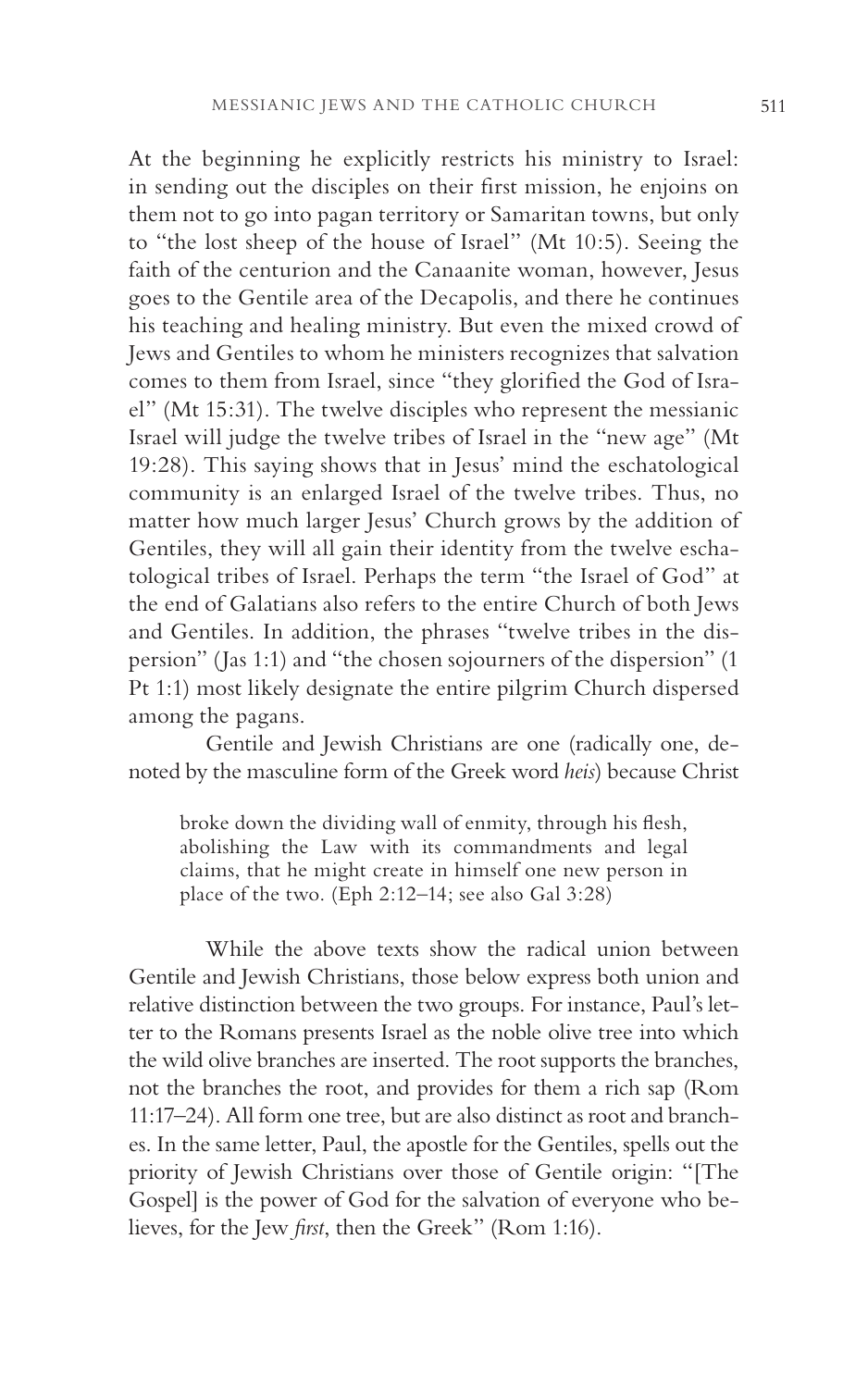#### 512 ROCH KERESZTY

Kinzer obviously agrees with all of the above, but he also uses other ways of relating the two groups, such as the *ecclesia ex circumcisione* (after a very ancient fresco of Santa Sabina in Rome, as was already mentioned) and *ecclesia ex gentibus.* But Kinzer's interest focuses primarily on the former's relationship to what he calls the "genealogical Israel," all the Jews united by bloodkinship. The *ecclesia ex circumcisione* is crucially important for the *ecclesia ex gentibus* because the former functions as the sacramental sign for (genealogical) Israel by revealing the hidden presence of the mystery of Christ within that people. On the one hand, without the Jewish believers in Jesus, the entire Jewish people's essential orientation toward the Messiah would remain unattested to the non-believing Jews. On the other hand, the entire *ecclesia* would lack an actual link to her Jewish origins in Jesus and the apostles. Hence he formulates his thesis: "Jesus is as much the mystery in the depth of the Jewish people and in the Jewish way of life as he is the mystery of the *ecclesia*."24 Kinzer proposes to express this relationship between the Jewish people and the entire *ecclesia* by the trinitarian notion of being in one another.<sup>25</sup>

Since the Messianic Jews have this unique, crucially important vocation in God's plan of salvation, Kinzer recommends that the Catholic Church create a structure for her Jewish members in order for them to become visible and united in such a way that their vital link both to the *ecclesia ex gentibus* and to the Jewish people may become manifest. This would entail, among other things, some autonomous ecclesial organization in complete union with the *ecclesia ex gentibus*, but possessing its own Hebrew-Jewish liturgy, feasts, and ordinances.

### *2.5. Points to promote a further convergence of views*

Finally, I would like to spell out some proposals which might promote convergence, even agreement, on certain points of theologies and practices, as well as further discussion.

a) Just as Greek, Armenian, Coptic, and other Catholic rites have developed different liturgies, laws, feasts, and customs,

<sup>24.</sup> Kinzer, *Searching Her Own Mystery*, 174.

<sup>25.</sup> Ibid., 172–78.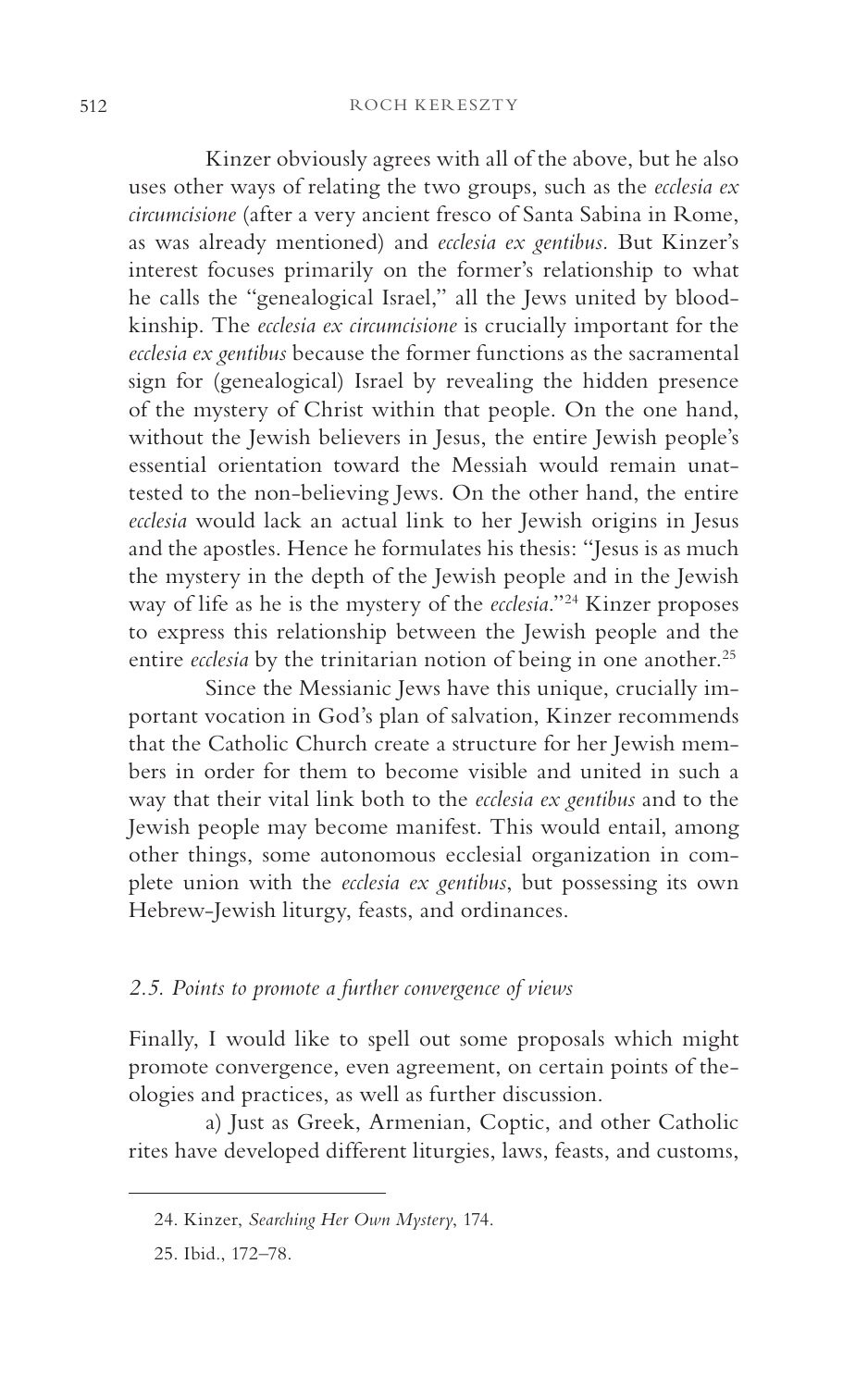Messianic Jews could also develop a Jewish or Hebrew liturgy in which not only the language would be Hebrew, but ceremonies, rules, feasts, and customs would be more organically connected with the Old Testament. Even now the seven sacraments, while preserving the same essential elements, exist in a rich variety of different liturgies. It would be helpful if Messianic Jews themselves consulted with each other about all these issues and proposed plans to the Holy See for further study.26

b) There does not seem to be any valid theological reason in the Catholic Church for prohibiting Messianic Jews from observing the Torah, as long as they make it clear that they are justified not by works of the Law but by faith in Jesus Christ. Ambiguity on this point was, I believe, the reason for past ecclesial condemnations. In fact, observing the Torah might become a powerful way for the Jewish people to bear witness to Adonai's faithful love, which has saved them time and again from extinction and has preserved them in spite of 1700 years of harassment and persecution. Even their own sins and crimes could not induce Adonai to abandon them. I recommend this theocentric motivation of bearing witness and giving thanks to God by keeping the Torah, and thereby offering atonement for those Jews, past and present, who have abandoned their faith.

c) The Catholic Church, however, cannot accept the belief that a Jew who no longer keeps the dietary and ceremonial prescriptions of the Law but observes its moral code commits a sin. Paul could not be more emphatic when he declares that "we" (himself, the Jews, and the Gentile Galatians) are no longer under the discipline, that is, under the Law (Gal 3:25). He himself acknowledges that he does not always keep the Torah, since he has become not only a Jew with the Jews, but a Gentile with the Gentiles in order to save some from both groups (1 Cor 9:20–22). Paul reprimands Peter who himself lived as a Gentile but wanted to force the Gentiles to live like Jews (Gal 2:14).

<sup>26.</sup> As Kinzer has shown (106–26), the ancient Jewish prayers have a profound eucharistic undertone, just as the earliest eucharistic prayers of the Church have grown out of the Psalms used in the Jewish *toda* sacrifice. See Hartmut Gese, "The Origin of the Lord's Supper," in *Essays on Biblical Theology*, trans. Keith Crim (Minneapolis: Augsburg, 1981), 117–40. This so-called "new" Hebrew liturgy then would have a strong anchoring in Jewish and Christian liturgical traditions.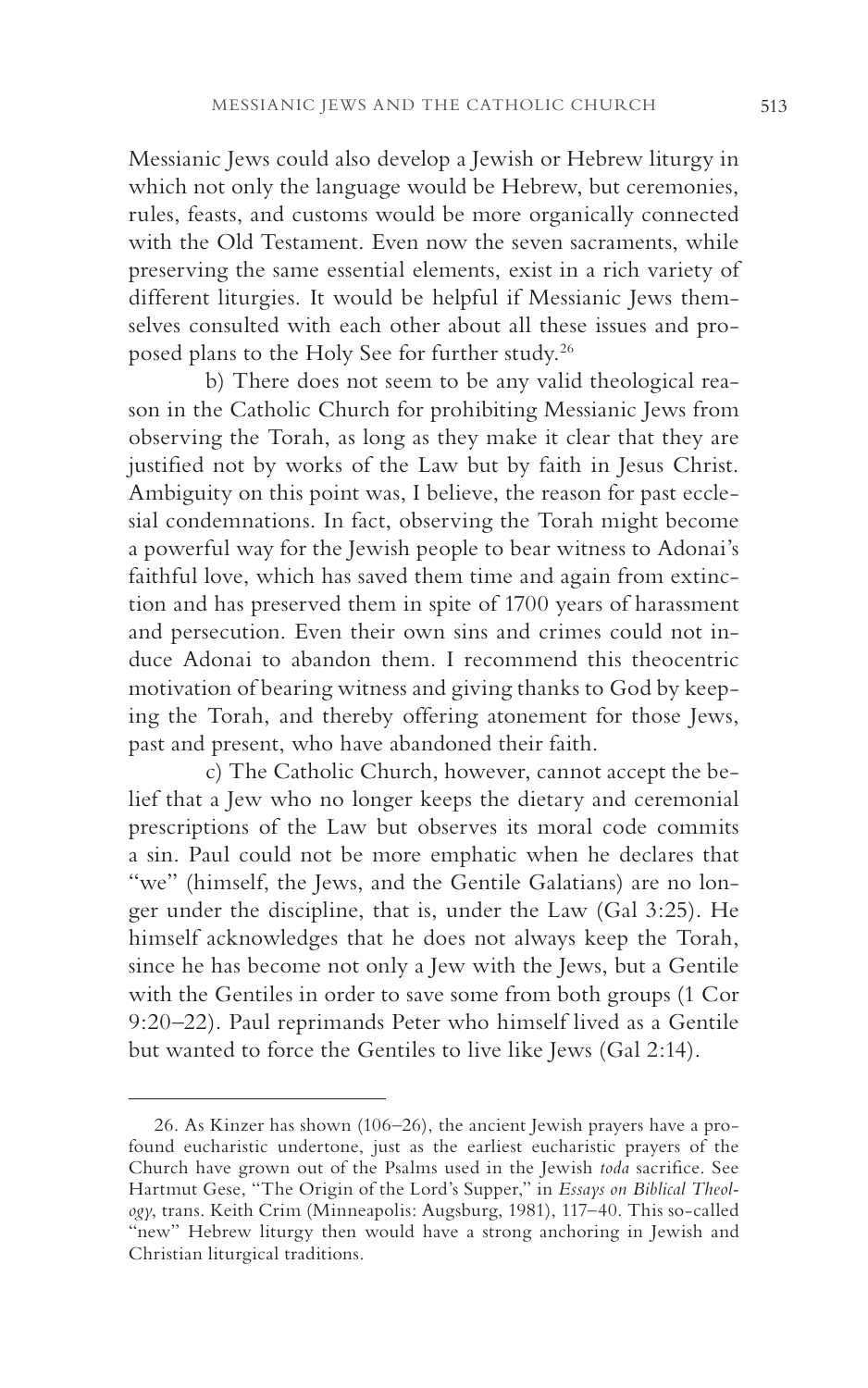d) As we face up to the Christian attitude towards Jews, beginning with Theodosius's edict in 380 which made the Catholic faith the state religion and merely tolerated the existence of synagogues, we must acknowledge that the discriminatory measures of the official Church and Christian states were unjust, and that the pogroms, murders, and looting by Christian mobs were crimes directed in a special way against God, to whom the Jewish people were consecrated.

e) While we Christians should ask for forgiveness from our Jewish brothers and sisters and purge our consciousness from any trace of anti-Jewish prejudice, we ask for the same on their part. If we believe the Acts of the Apostles and some second century documents, the Jewish leadership in Jerusalem persecuted the first disciples of Jesus; later, diaspora Jews eagerly joined the Roman persecutors. Of course, their motivation is quite understandable. For the Jews, the worship of the man Yeshua transgressed their most sacred commandment, which prohibits idol worship in any form whatsoever. A practical reason added further incentive to their hostility: the Roman state made Judaism a *religio licita*, a "licit religion," so that Jews were dispensed from worshipping the state gods. The Empire could afford such an exception for a relatively small group of people, but not for the rapidly spreading, worldwide Christian movement. So the Jewish diaspora had special reasons to demonstrate their loyalty to the Empire by joining the Roman persecutors.<sup>27</sup>

f) I understand that in his book Kinzer does not intend to provide an integral Christology and ecclesiology, but rather to focus upon the mystery of Israel within the mysteries of Christ and the Church. I suggest, however, that the deeper we penetrate the integral mystery of Christ and the Church, the deeper we also reach into the mystery of Israel. Here I can only ask a few questions and propose considerations, some of which Kinzer might find nearly identical with his own.

i. Regarding the New Testament Church, what does

<sup>27.</sup> See, for instance, the *Martyrdom of Polycarp*, 13:1, where the author describes the zeal of the Jews to gather firewood for the pyre upon which Polycarp was to be burned: "These things then happened with so great speed, quicker than words could tell; the crowds immediately collected timber and sticks from the workshops and baths, and the Jews more especially assisted in this with zeal, as is their custom." See also Justin Martyr, *Dialogue with Trypho*, 17.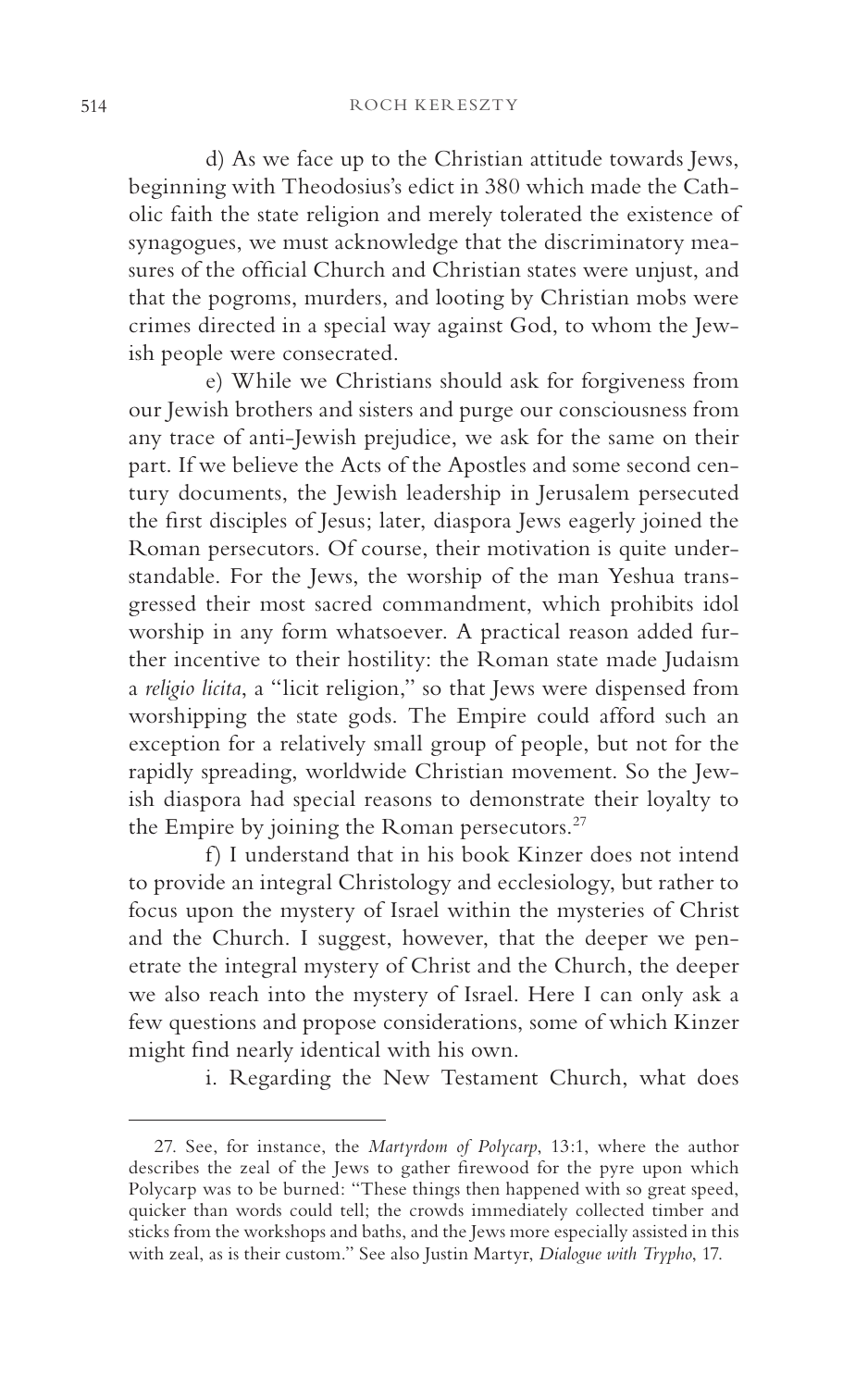Kinzer mean by the phrase "the eschatologically renewed Israel"? Is she simply the continuation of the Old Testament Israel, with the addition of the discovery that Jesus is the Messiah and that the Gentiles are invited to join the people of Israel? Is the body of Christ simply the social body of converted Jews and Christians? Or is she the one and unique *ecclesia*, consisting indivisibly of the *ecclesia ex circumcisione* and the *ecclesia ex gentibus*, the extension on earth and perfection in heaven of the personal, risen body of the Messiah, true God and true man? Is the one body of the one *ecclesia* animated by the Holy Spirit in whom Christ is acting and suffering today and up to the end of history? I know Kinzer believes that Jesus is God and man in one being, but does he draw these consequences *from that belief*? If he does, then he must believe that the "eschatologically renewed Israel" is indeed a social body of people, but infinitely more than that: the one eschatological Temple, the Holy of Holies, the heavenly Jerusalem in the process of descending from heaven. Then the glorified Messiah is present within those who love him and gradually, especially in Holy Communion, conforms us to his dying and rising to eternal life. Then believing Israel along with the believing Gentiles has been already brought to the threshold of the "world to come," whose first building block is the glorified body of the Messiah.

ii. I believe with Kinzer that the sacramental signs of ancient Israel are not abolished with the arrival of the Messiah. As the two-thousand-year history of the Holy Land after Christ testifies, these signs have had a most powerful influence on millions of Jewish and Gentile believers. The sacred signs Kinzer describes—the presence of the absence of Adonai at the Western Wall, the praying, singing, and wailing holy people at its foot, the Torah (but also the *Nebi'im* and *Ketubim*), even the dust on the streets of the Holy City of the Great King, the peace and joy of the *Shabbat* in Israel and the life of the pious Jew as an unceasing divine liturgy, the *mitzvoth*—all of these remain valid until the end of history. Without these "footprints" of "Jesus according to the flesh," his concrete figure could easily disappear into an abstract idea, a target of our prayers, or an empty cypher of a Christianity reduced to mere ideology.

iii. Since Jesus has broken down the dividing wall of enmity between Jews and Gentiles in his own flesh so that he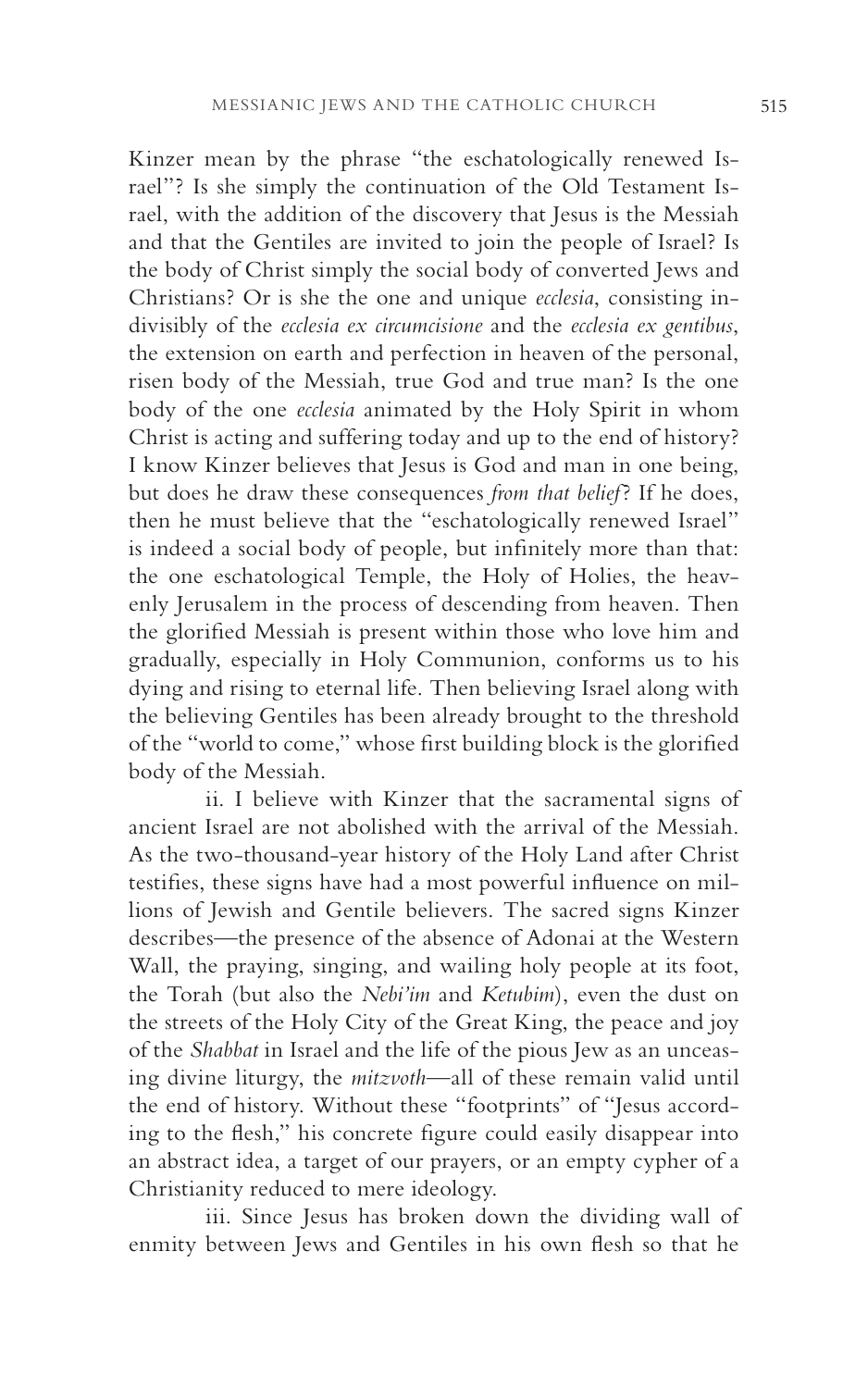"might create one new person (*eis hena antropon*) in place of the two" (Eph 2:15), and since both the *ecclesia ex circumcisione* and the *ecclesia ex gentibus* form the one body of Jesus and in each (spiritually) living member one and the same Spirit is actively present, then the phrase "mutual indwelling" of the one group in the other, according to the analogy of trinitarian *perichoresis*, seems to be an adequate description of this radical unity. Not only do the two groups exist in one another, but every saved individual will in this same way be united with each other.

iv. I agree with Kinzer also on the fact that this supernatural unity does not suppress but rather promotes the flourishing of individuals and safeguards differences in the one body. Thus Paul himself acknowledges a certain distinction of priority between Jewish and Gentile Christians: "[The Gospel] is the power of God for the salvation of everyone who believes: for Jew, and then Greek" (Rom 2:16).

For Paul, all Christians are "saints" (*hagioi*) in the sense that God has set them apart from the world and consecrated them to his service. Yet Kinzer is right in that the Jewish Christians are "saints" in a special way, since they have always been near to God.28

We must also keep in mind the warning Paul addresses to the Gentile Christians:

[I]f some of the branches [of Israel] were broken off, and you, a wild olive shoot, were grafted in their place and have come to share in the rich sap of the olive tree, do not boast against the [cut off] branches. If you do boast, consider that you do not support the root; the root supports you. (Rom 9:17–18)

The Jews who came to believe in Jesus have the vocation of keeping the Gentile-Christian branches firmly grafted to its roots and providing the rich sap for their growth (Rom 11:17–18). Without its Jewish roots, the tree would soon wither away, and the Incarnation would appear as a *Deus ex machina*: unprepared, misunderstood, and eventually falsified.

v. On the one hand, the Old Testament displays God's

<sup>28.</sup> See Eph 2:17. The special use of "the saints" for Jewish Christians is most obvious in the texts which refer to the collection of money from the Gentile Christians for the "saints" in Jerusalem (1 Cor 16:1; 2 Cor 9:1).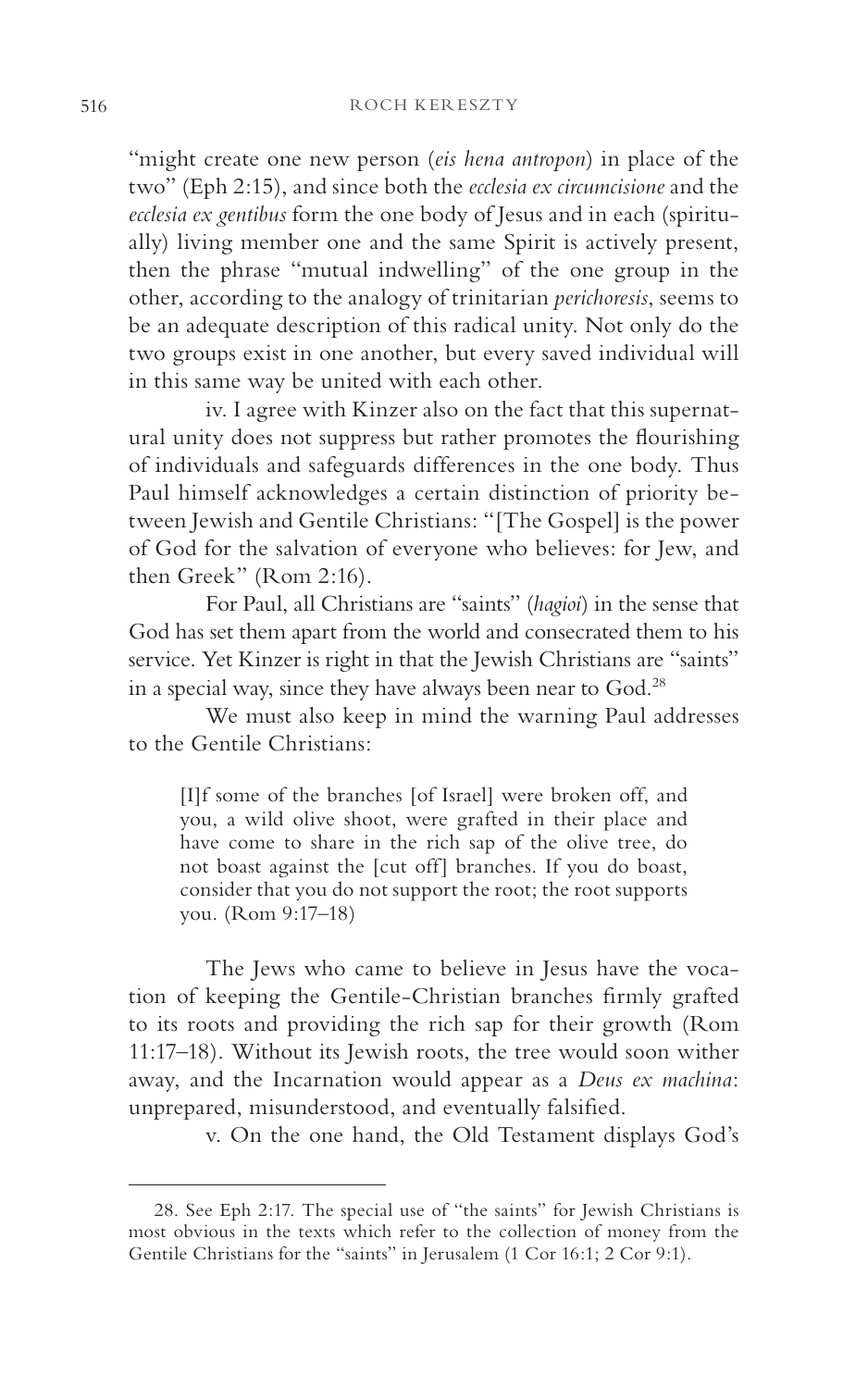patient "pedagogy," his gradual formation of wild nomadic tribes into his own people, and a home for his incarnate Son; on the other hand, it registers Israel's continued blindness and resistance so that only a small remnant remains faithful enough to be ready for the arrival of the Messiah. To this remnant, God made even more dazzling promises (Is 60–66; Dn 2:36–45, 7:1–9:27; Zec 12:1–14:21), the fulfillment of which transcended the most grandiose prophecies since in Jesus, Emmanuel, God-with-us, has been given to Israel in the most radical and most upsetting way possible. Thus, Messianic Jews can testify firsthand to God's faithfulness that has always proved greater than Israel's infidelity. They are uniquely the most credible witnesses to convince the world that the entire Jewish history is the drama of Adonai's invincible love for Israel and, through Israel, to all humankind.

vi. This "always greater than promised" (and at times disconcerting) fulfillment of God's promises leads us to the heart of the matter, the two-thousand-year-old denial of Jesus' divine claim by genealogical Israel. Messianic Jews now accept his claim, and I would like to expand on its existential importance for an "Israel-Christology." Kinzer shows how the repeated manifestations of Adonai in audible and/or visible forms throughout Israel's history prepare for his permanent active presence in the man Jesus. I propose a complementary consideration which requires a short excursus on the Jewish theology of history. Israel was unable to accept that God would stand aloof from and unaffected by the sufferings of his people. In response, some of the rabbis developed the conviction that Adonai had always suffered with his people, gone with them into exile, and carried Israel's burdens. The most extreme belief in the "codependence" of God and Israel is expressed in the medieval Spanish-Jewish mystic work *Zohar*. It claims that by obedience to the *mitzvoth* (commandments), the Jews can raise the *Shekinah* (God's glory, his female aspect according to the *Zohar*) from the dust of exile and reunite Her with God himself. On the one hand, such doctrine obviously contradicts the clear witness of the entire Old Testament regarding God's absolute sovereignty; God's infinite majesty and power are incompatible with God's suffering and death. Would he suffer or die, he would cease to be who he is: "I AM," the infinite fullness of being.<sup>29</sup>

<sup>29.</sup> See Ex 3:14. In spite of its unbiblical character, belief in the teaching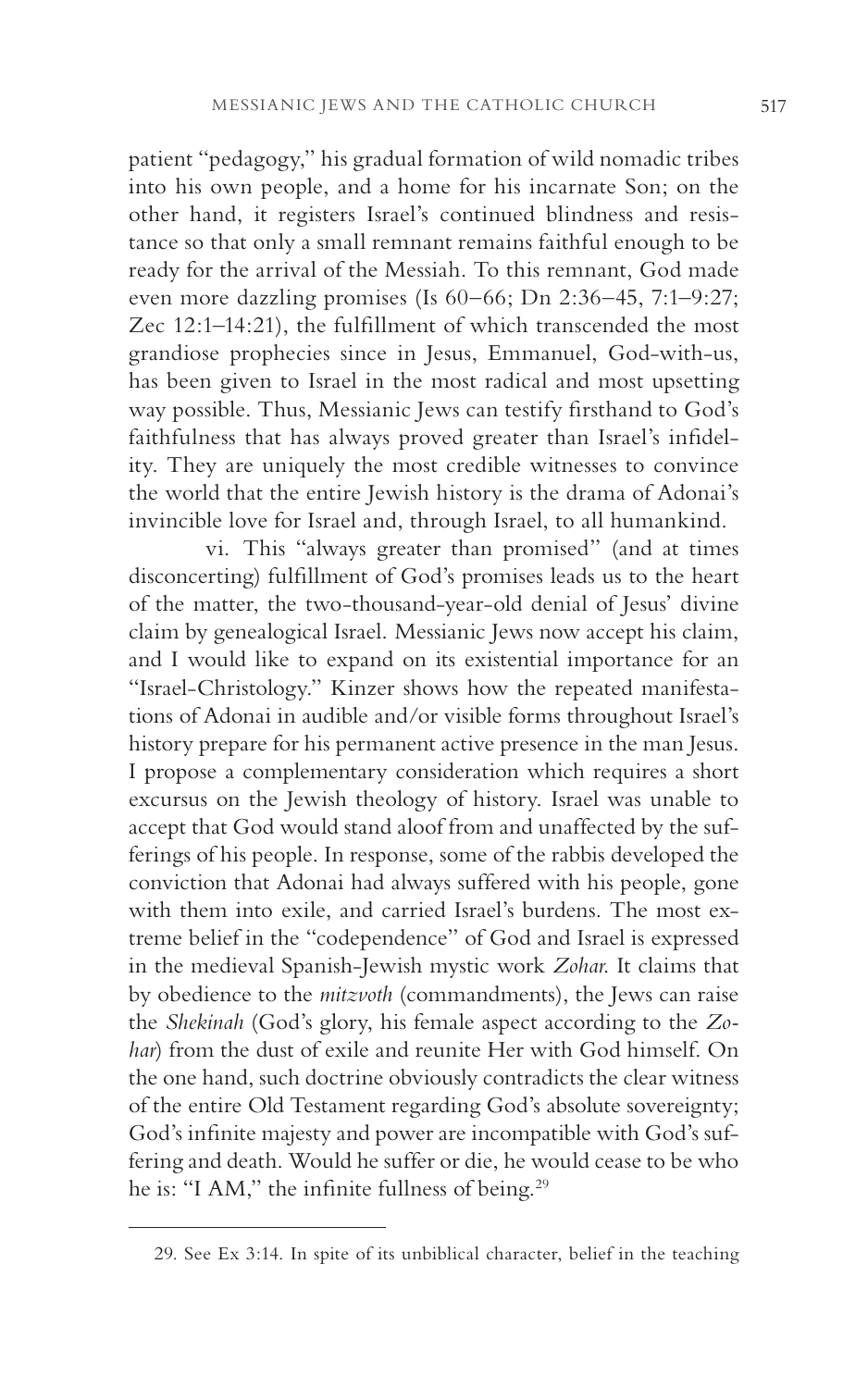vii. On the other hand, Messianic Jews could discover for themselves and for genealogical Israel that the doctrine of the Incarnation responds to this deep intuition of rabbinic Judaism: God has become the man Yeshua in order to suffer with his people in his human nature. This suffering does not compromise God's absolute fullness of being: it rather reveals that his almighty power is at the service of his love. Only God the Son could take upon himself a full human nature without compromising his divinity, so that by carrying all the burdens of human existence, he may turn them into the blessing of a new life. In Christ, Psalm 68:20 has been fulfilled: "God bears our burdens." He bears Israel's burdens directly and the burdens of all human beings through Israel, the representative of all humankind.30 In the *Zohar*, God's divine being is split into two by Adam's sin; in the Christian belief, God's transcendence is safeguarded while his utter solidarity with his people is revealed. We Christians and Messianic Jews can confess together that in Jesus of Nazareth, in our Paschal Lamb, in our Isaac, God himself has chosen to become the sacrifice of atonement and thanksgiving in order to fulfill and surpass all his promises. Moreover, he became not simply a Jew and a son of David but, if we take seriously both the corporate and individual dimensions of the figure of the Suffering Servant and the Son of God prophecies, he became the embodiment of Israel, the Israel of God, so that in him Israel might become God's beloved Son in the full sense of the word.<sup>31</sup> Thus, we cannot exalt Jesus without exalting Israel, and we cannot cel-

of the *Zohar* does not exclude one from Judaism, yet believing in the Incarnation does, according to mainline Judaism. See D. C. Matt, "The Mystic and the *Mizwot*," in *Jewish Spirituality*, ed. Arthur Green (New York: Crossroad, 1986), 13:387.

<sup>30.</sup> The theme of "Israel as God's burden" deserves a more thorough treatment: see Is 1:14; 43:24; 46:1–4; 63:9.

<sup>31.</sup> As stated above, the statement of 1 Cor 15:4 that Jesus "was raised on the third day according to the Scriptures" makes sense only as a reference to Hos 6:2, where the prophet speaks in the name of the remnant of Israel: "On the third day He will raise us up, to live in his presence." Jesus is that new Israel God has raised up. The representative embodiment of a whole people in one person is foreign to modern thinking, but standard practice in ancient Jewish literature. Thus, the understanding of Jesus as the embodiment of the eschatological Israel goes back to the earliest pre-Pauline kerygma.